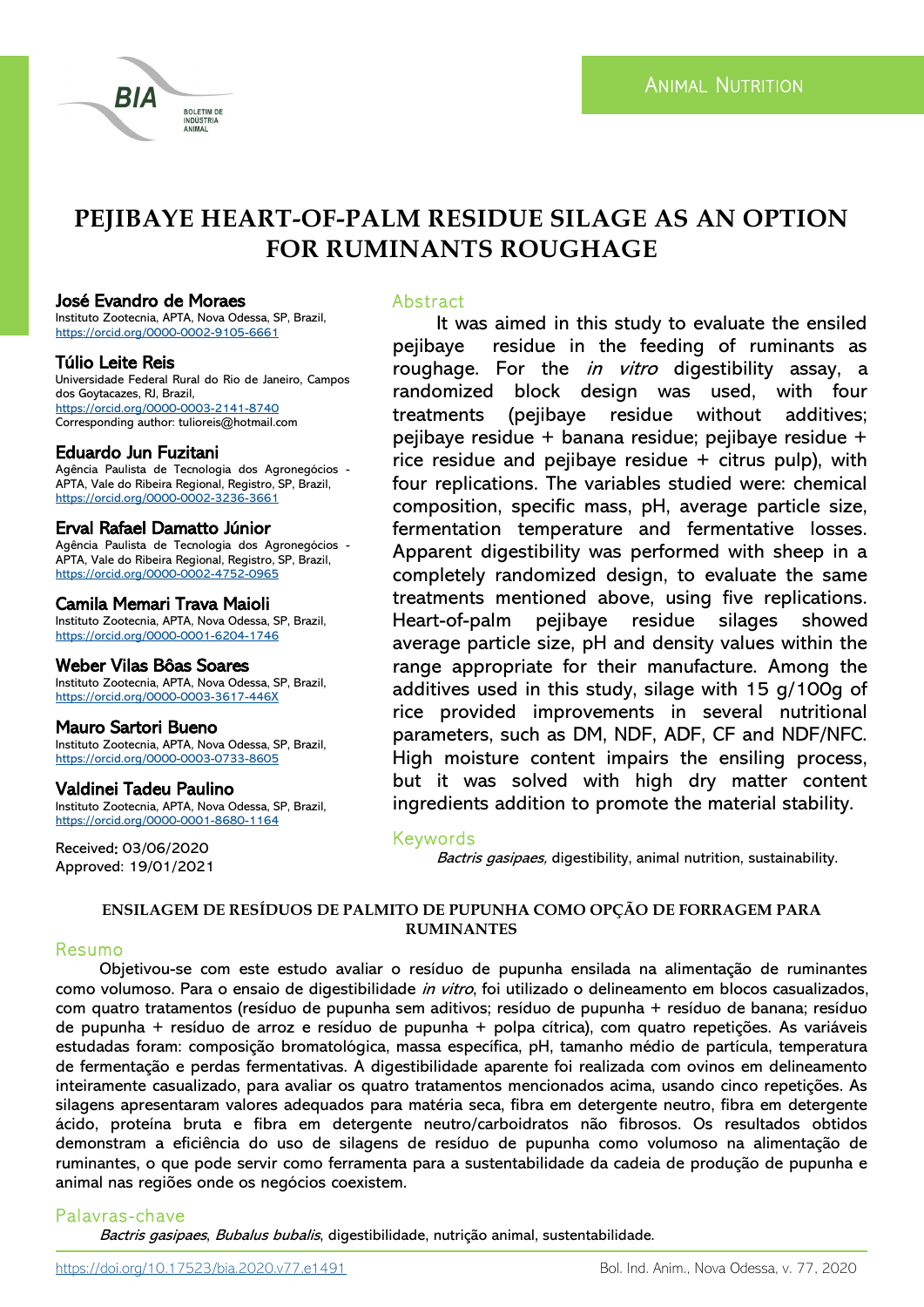#### **INTRODUCTION**

Pejibaye (*Bactris gasipaes*) Khunt is a palm widely cultivated in Brazil for the production of heart-of-palm and flour for human consumption, mainly in the States of Bahia, Espírito Santo, Rio de Janeiro, São Paulo, Santa Catarina and Paraná (OLIVEIRA et al., 2010). This species presents advantages over other palms, such as cutting earliness, genetic plasticity, abundant tillering, good palatability of its fruit, absence of oxidation of the heart-of-palm produced (browning) and high yield (OLIVEIRA et al., 2010).

The heart-of-palm is enveloped by husks (sheaths), which are not utilized industrially, being discarded, generating a large amount of residues (OLIVEIRA et al., 2010), and which has a high variation in its composition, not presenting, therefore, a defined pattern. However, it can become a by-product (or co-product), being fundamental in reducing animal production costs, among other benefits as an alternative to minimize the negative environmental impacts generated by disposal in the environment (SILVA et al., 2014).

The pejibaye residue possesses nutritional value that gives its potential use in the ruminants feeding with the possibility to reduce the production costs. However, there are few studies about the use of this agro-industrial residue and the levels to be used, digestive behavior or on the silage fermentation, to be able to incorporate them in animal production (OLIVEIRA et al., 2010; PAULA and FARIA JÚNIOR, 2019).

Therefore, despite variable nutritional value of this residue which change because of industries process, fruit quality, differences residues constitution and especially, husks seeds relation, it should be considered as an alternative ingredient (PENTEADO JÚNIOR et al., 2014).

The pejibaye residue has a large amount of water, which causes its early deterioration, and thus, for better conservation, ensilaging is proposed as an alternative to maintain the amount of dry matter and soluble carbohydrates. (PAULA and FARIA JÚNIOR, 2019). But, ensiled pejibaye residue with additives may be a cheap supplementation solution in times of drought for ruminants (OLIVEIRA et al., 2010).

Additives can be included to stimulate fermentation, adding nutrients and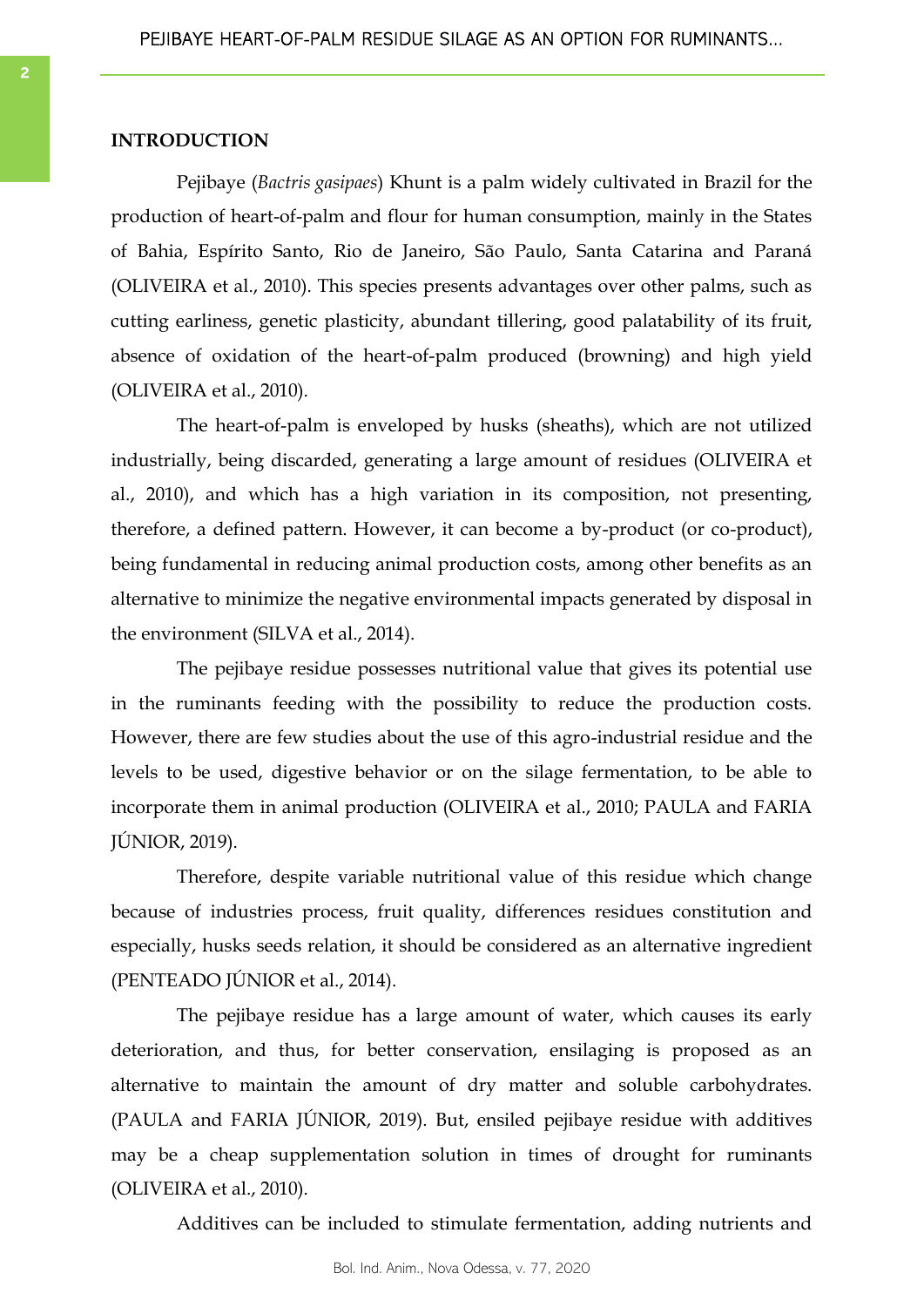absorbing moisture, preventing aerobic deterioration, making ensiling process efficient. For that, the additives must be available and easy to acquire, manipulate, inexpensive, absorbent and assist in reducing effluent production, improving the nutritional value of silages (PAULA and FARIA JÚNIOR, 2019).

Additive moisture-holding capacity may vary according its chemical composition and higher lignification degrees improve moisture-holding capacity, but also reduce the silage nutritional value (McDONALD et al., 1991), on the other hand, nutritional additives, when added to the ensiled material, improve nutrients supply to meet the animal needs, improving the fermentation process by greater original material quality maintenance and, consequently, silage nutritional value (SCHMIDT et al, 2014).

The additives choice happened because considerable volumes of residues are produced where the experiment was carried out, and they are already used in animal feeding, such as pejibaye, rice processing (unrated rice) by-products and whole banana bunches of Nanicão variety, as small green bunches, commercially unaccepted. The citrus pulp was used as a standard of silage-improving additive that contains ingredients with a high moisture content.

In view of the above exposed, it was intended by this study to evaluate the fermentative parameters, chemical composition, *in vitro* digestibility and apparent digestibility of pejibaye residue silages with or without the inclusion of rice bran, banana residue and citrus pulp as silage additives.

#### **MATERIAL AND METHODS**

The experiment was conducted in Vale do Ribeira Regional Pole, Registro - SP and Animal Science Institute, Nova Odessa – SP, both part of the São Paulo Agribusiness Technology Agency (APTA).

The agro-industrial residue from the extraction of pejibaye heart-of-palm, constituted by the sheath (Table 1), was provided by Agroindustry Palmitos Selva SA, in Registro city, São Paulo.

Table 1 - Chemical-bromatological (g/kg) composition of the pejibaye residue (*Bactris gasipaes*)

| Resíduos da pupunha | DM1   | CP <sub>2</sub> | CF <sup>3</sup> | EF <sup>4</sup> | NNE <sup>5</sup> ASH <sup>6</sup> |      | TDN <sup>7</sup> NDF <sup>8</sup> |       |
|---------------------|-------|-----------------|-----------------|-----------------|-----------------------------------|------|-----------------------------------|-------|
|                     | 129.6 | 93.1            | 375.3           | 11.8            | 441.9                             | 78.1 | 578.3                             | 600.0 |

<sup>1</sup>Dry matter; 2Crude protein; 3Fibrous carbohydrate; 4Ether extract; 5Non-nitrogenous extract; 7Total digestible nutrients; 8Neutral detergent fiber.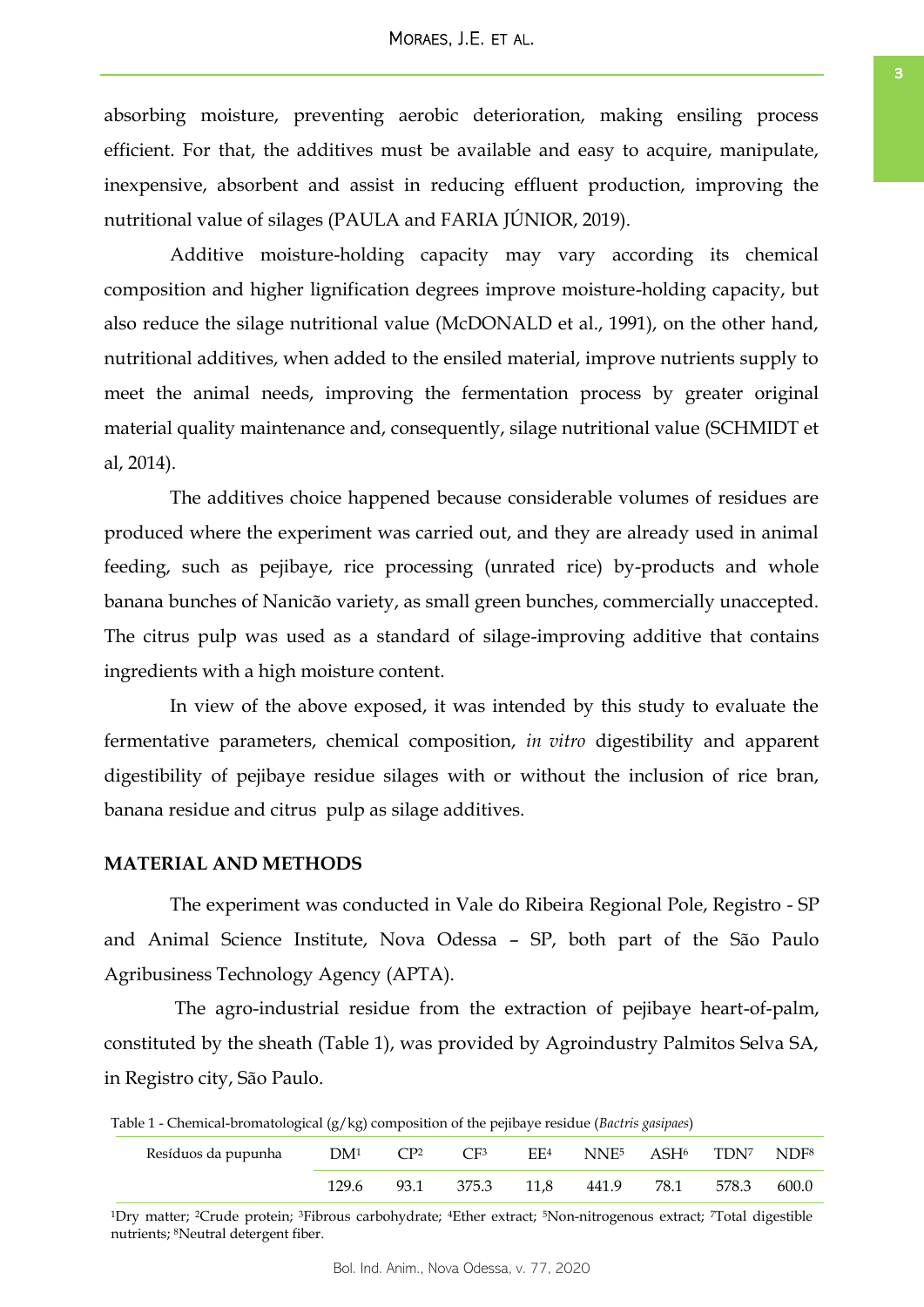The additives used were banana bunches collected in the experimental area belonging to the Ribeira Valley Pole; rice residue donated by Pariquera-Açú riceprocessing company rice, located at Regis Bittencourt Highway, Km 462 (southbound), SP; and citrus pulp acquired from the COALMA Company - Com. Prod. for Animal Nutrition, Paulínia, SP.

The material was ground in a stationary forage grinder regulated to generate particles with an approximate of 20 mm, according to the methodology proposed by Lammers et al. (1996). Three sieves with 38, 19 and 08 mm mesh were used. The tare weights of the screens and bottoms were written down. A 250 g fresh material of the silages sample was placed in the upper sieve, on a flat surface, and vigorously shaken in eight series of five shakes, amounting to 40 movements. Subsequently, the weight of each sieve was recorded with the retained material and, with a ruler; the average size of the particles retained in the sieves was obtained.

The silages were made in experimental silos (barrels) with 60 liters capacity with lids that have locks to ensure sealing. At the barrels bottom, 6 kg of dried sand were deposited and covered with a thin-meshed plastic screen and two layers of cotton fabric to avoid direct contact between dry sand and the ensiled material and to allow draining the effluent into the sand, making possible to quantify it by the weight difference, before and after opening the experimental silo. Each barrel was drilled in the center of its respective lid and received a plastic pipe (model adopted in irrigation systems), forming a *Bunsen*-type valve, for gas escape during storage.

The material was compacted in the silos by trampling, trying to reach a specific mass of 600 kg/m<sup>3</sup>. The lid + barrel + sand + cloth + screen set was weighed at the beginning and after the pejibaye residue was introduced into as their respective treatments. After 90 days of storage, the silos were again weighed and opened. The losses of dry matter, in the form of gases in dry matter (DM) and effluents (kg/t) as fed basis were quantified gravimetrically, according to the methodology described by Schmidt et al. (2010).

The experimental design was in randomized blocks with four treatments and four replications, considering each silo as an experimental unit, where the silages were made according to the following treatments: pejibaye residue without additives (P); pejibaye residue with 150 g/kg of the whole dwarf banana residue (bunches);  $(P+B)$ ; pejibaye residue with 150  $g/kg$  of rice -processing residue as fed basis (P+R) and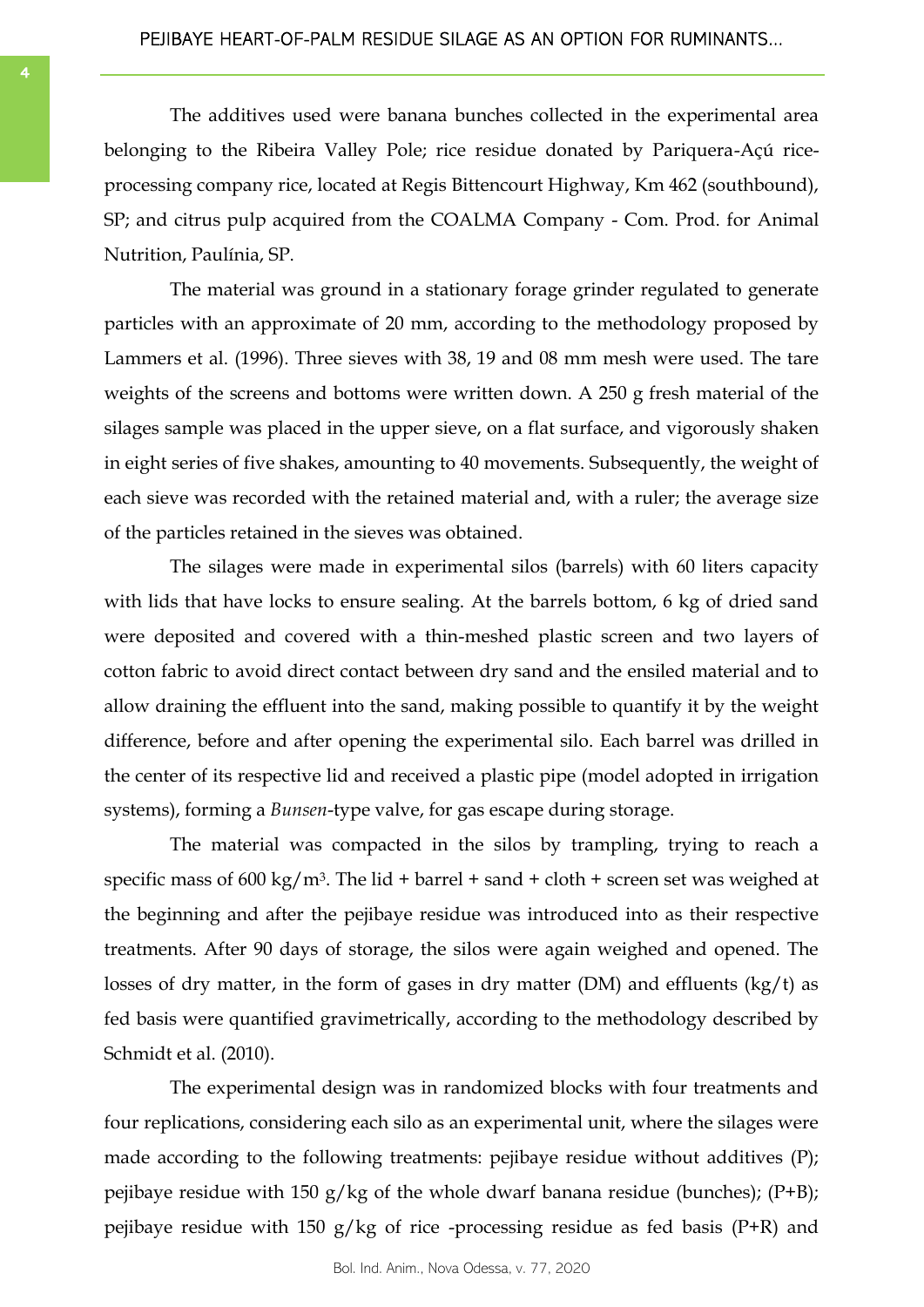pejibaye residue with 150 g/kg of pelleted citrus pulp as fed basis (P+CP). The additives were added to the pejibaye residue before ensiling and after wilting the residue spread evenly over the concrete floor for a period of 4 hours.

The inclusion of 150 g/kg of as fed was limited because of the use of citrus pulp, which use should not exceed 300 g/kg of the DM of the diet (LANA, 2000).

The temperature was measured with the aid of a digital food thermometer with an extension cables attached to experimental silos every 12 hours.

Homogenized samples for analysis was obtained from four collections at different silo points before closing and another four after open silos. This procedure was performed due to the uniformity lack which is usually observed in ensiled materials (CAMPOS et al., 2010).

The specific mass (SM) was defined as kg of dry matter  $(DM)/m<sup>3</sup>$  and its measurement was performed by weighing each component of experimental unit, lid + barrel + sand + cloth + screen + silage (SCHMIDT et al., 2010).

The pH determination was carried out by the method proposed by Wilson and Wilkins (1972) consisting of extracting silage juice in a hydraulic press and performing the acidity measurement directly with a potentiometer calibrated for acid.

The measures of total dry matter losses, gas losses and losses due to silage effluents were calculated according to the methodology described by Schmidt et al. (2010).

The determinations of percentages of dry matter (DM), mineral matter (MM) and ether extract were made according to AOAC (1995), the total digestible nutrients (TDN) according to the Kearl equation (KEARL, 1982), the crude protein (CP) according to the methodology de Kjeldahl and neutral detergent fiber (NDF), acid detergent fiber (ADF), cellulose and lignin according to Van Soest et al. (1991). *In vitro* dry matter digestibility was carried out using the method described by Tilley and Terry (1963).

The apparent digestibility assay, carried out on sheep, crossbred Texel lambs of similar age and average weight (one year old and 38.67 kg, respectively) and was approved by the Animal Use Ethics Committee of the Animal Science Institute (Instituto de Zootecnia /APTA/SAA - Protocol number 134-10).

The animals were housed individually in metabolism cages, where each unit contained separator of feces and urine. A completely randomized design with four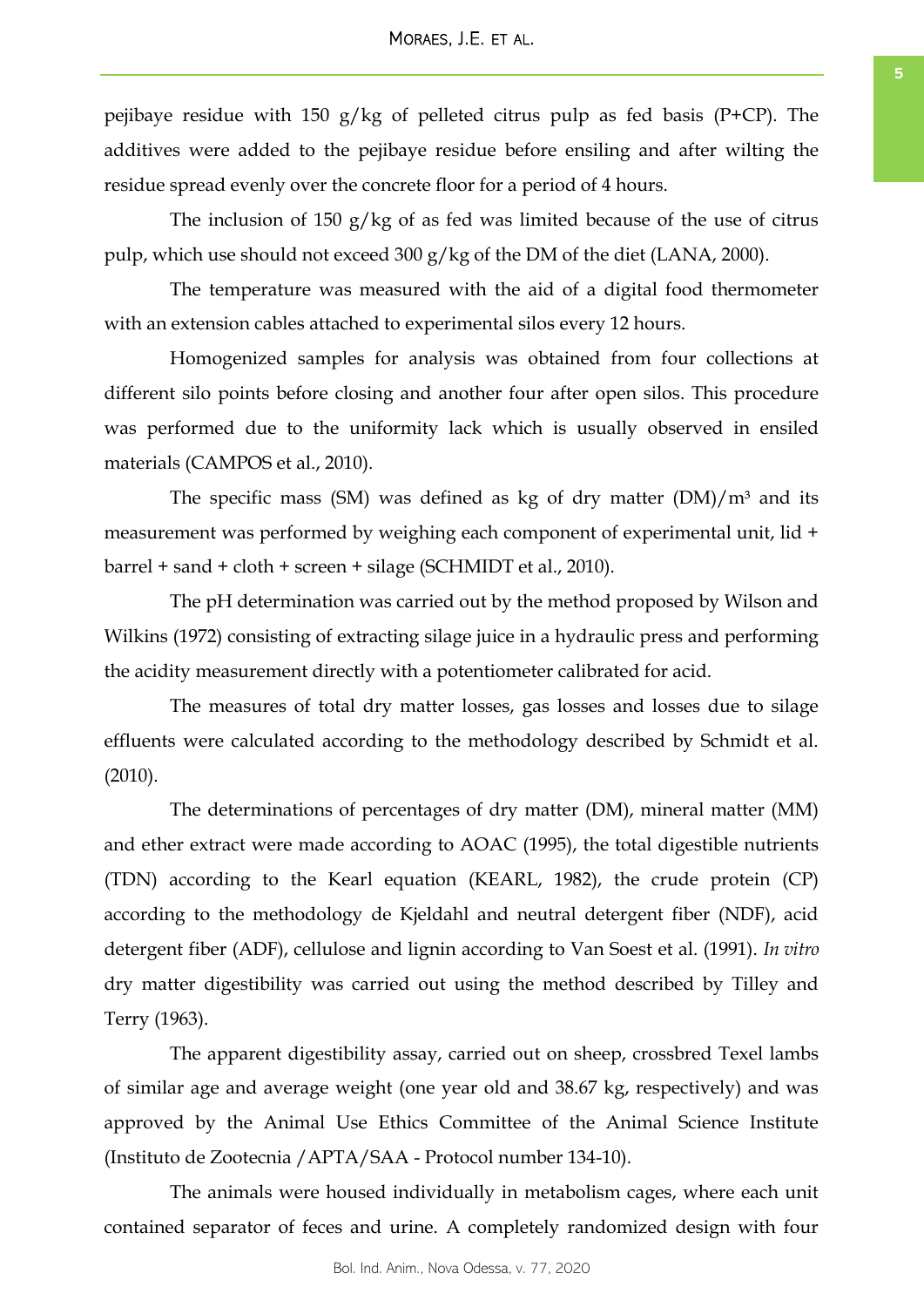treatments was used (the same ones previously used) and five replications, being one animal per replication.

For urine collection samples, appropriate containers were used with the addition of 6N HCl (hydrochloric acid), in the amount necessary to maintain the pH below 3.0, thus avoiding the loss of nitrogen by volatilization. The daily volume was measured and an aliquot of 100 mL/L collected and stored under refrigeration for later analysis of urinary nitrogen by the Kjeldahl method, according to Silva and Queiroz (2009).

The experimental diets were provided twice a day (7:00 am and 4:00 pm) and adjusted daily, according to the consumption of the previous day, to ensure surplus of approximately 100 g/kg of the total fed and voluntary intake. Water and mineral salt were given at will intake.

The proposal was that the assay should be developed in three periods, the first being intended for the adaptation of the animals to cages and to feed for seven days; the second, also with seven days, was to assess voluntary intake and the third period was for the collection of samples and feed surplus, feces and urine, lasting 5 days (SILVA and LEÃO, 1979). However, it was found in practice that 11 days were necessary to pass to the second phase during the adaptation period. In the third period of sample collection, the animals were given 900 g/kg of the voluntary consumption determined in the previous phase.

DM intake was monitored by average of the difference between the amount of feed given and the surplus. During the collection period, approximately 100 g/kg of the total of each fraction samples of the feed given, surplus and feces were collected daily in the morning, pre-dried in a forced ventilation oven and stored for later analysis. At the end of the experiment, a sample was made up of animals per period.

These daily samples formed, at the end of the collection period, a composite sample for each animal, which was weighed and placed in a regulated oven at 50 – 55 °C, for 72 hours to determine the DM in the air. Then, the samples were ground in a mill, with a 1mm sieve, packed in plastic bags and sent to the laboratory, where DM (105 °C), CP, EE, ashes, CF, NNE, NDF and ADF were determined (SILVA and QUEIROZ, 2009).

Dry matter, neutral detergent fiber and acid detergent fiber apparent digestibility coefficients were determined by the total feces collection method. Dry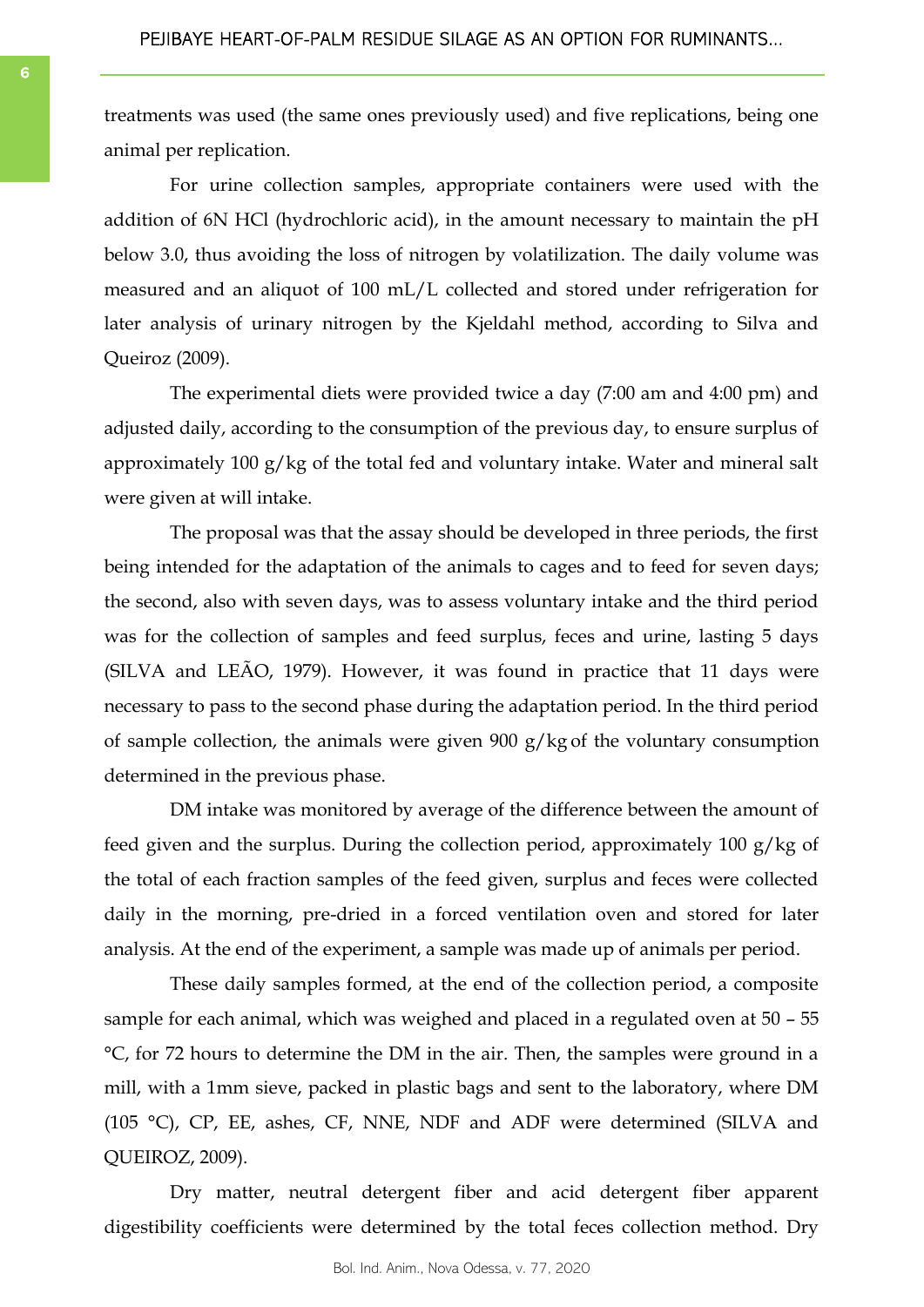matter, neutral detergent fiber and acid detergent fiber intake were determined, according to SILVA and LEÃO (1979).

The data for measuring silage quality, *in vitro* digestibility, as well as consumption and apparent digestibility were subjected to analysis of variance using the statistical program SAS (1999). The treatments were compared by the Tukey test at 0.05 probability.

## **RESULTS**

The results of specific mass (SM), pH and average particle size (APS) of pejibaye silages (*Bactris gasipaes*) are shown in Table 2. There was difference (P<0.05) between silages SM, with greatest values to silages with rice residue and citrus pulp. Likewise, the pH values differed significantly (P<0.05) among silages, with values ranging from 3.27 to 4.00, indicating that the addition of additives raised pH, when compared to the pejibaye residue silage without additives. No differences (P>0.05) in the average particle size of the different silages were found.

| Variables                | P        | $P + B$             | $P+R$    | $P + CP$ | SMD <sup>2</sup> |
|--------------------------|----------|---------------------|----------|----------|------------------|
| SM - $\text{kg}(NM)/m^3$ | 671.60 b | 672.75 <sub>b</sub> | 705.63 a | 711.47 a | 15.50            |
| pH                       | 3.27d    | 4.00a               | 3.77 h   | 3.52c    | 0.05             |
| $APS$ (cm <sup>2</sup> ) | 1.95     | 1.90                | 2.05     | 2.23     | 0.47             |

Table 2 - Specific mass (SM), pH and average particle size (APS) of pejibaye silages (*Bactris gasipaes*) with and without additives

Average followed by same letters in the rows do not differ from each other by the Tukey test (P<0.05)  $1P$  = pejibaye silage; P+B = pejibaye with banana silage; P+R = pejibaye with rice silage; P+CP = pejibaye with citrus pulp silage.

<sup>2</sup>Significant minimum difference

Silages fermentation temperature did not vary (P>0.05) at time zero and 72h, but differences at the temperatures (P<0.05) were observed at 12, 24, 36, 48 and 60 hours [\(Table 3\)](#page-7-0). And silage fermentation temperature additive with banana was higher than others from 12 until 24 h. At 36 hours, silage plus citrus pulp showed the lowest temperature and at 48 and 60 hours the silage added of banana showed the lowest one. At 72 hours there wasn't difference between silages which established at average of 33 ºC.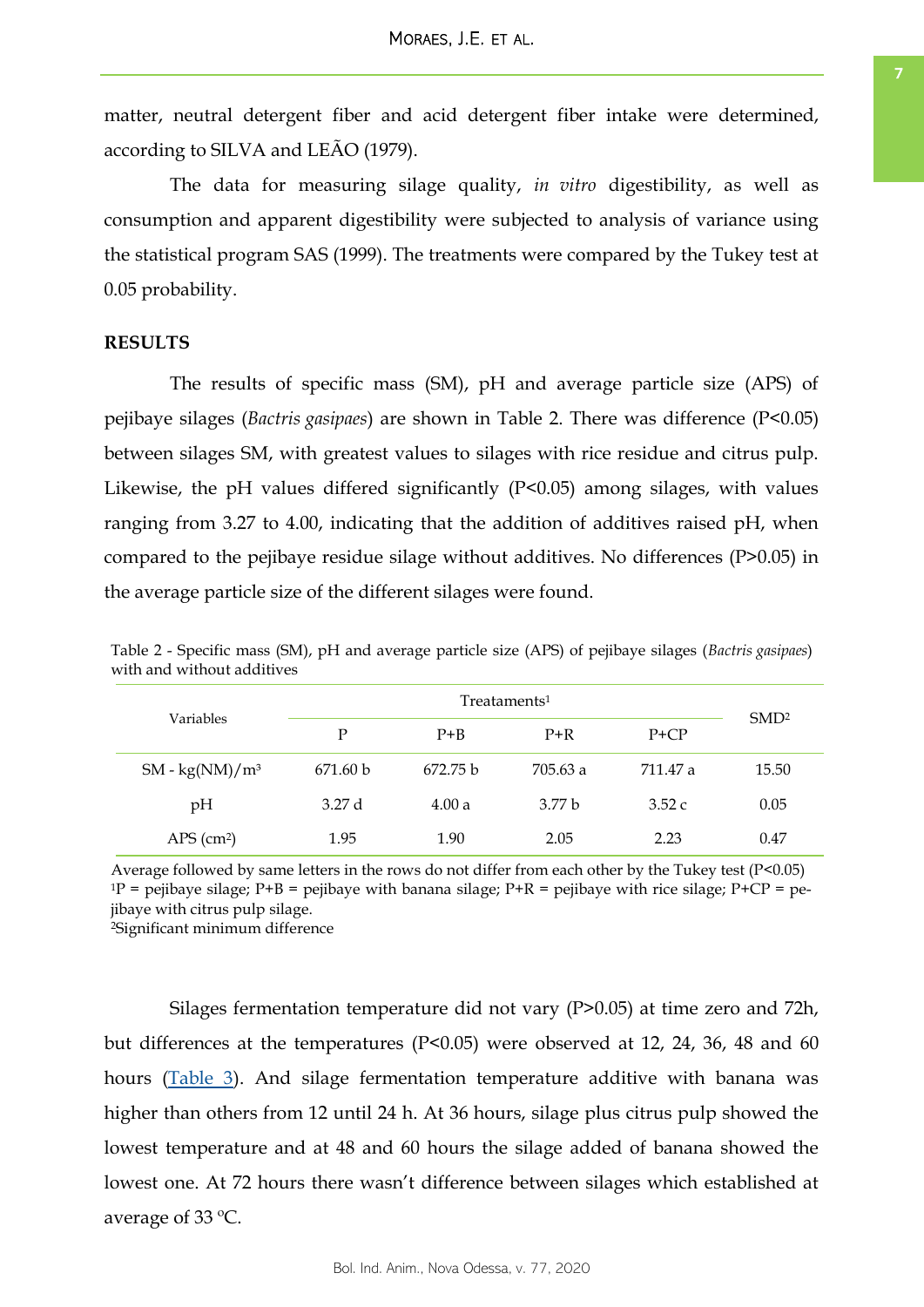| Period           |                 | Temperature (°C)/Treataments <sup>1</sup> | SMD <sup>2</sup> |        |      |       |
|------------------|-----------------|-------------------------------------------|------------------|--------|------|-------|
| (hours)          | $\mathbf P$     | $P + B$                                   | $P+R$            | $P+CP$ |      | CV(%) |
| $\boldsymbol{0}$ | 31              | 38                                        | 33               | 32     | 6.52 | 1.64  |
| 12               | 42c             | 54 a                                      | 47 b             | 44 b   | 2.29 | 5.40  |
| 24               | 49 с            | 57 a                                      | 51 <sub>b</sub>  | 49 с   | 2.14 | 7.60  |
| 36               | 56 a            | 56 a                                      | 55 a             | 52b    | 1.86 | 1.94  |
| 48               | 55 a            | 49 b                                      | 53 a             | 54 a   | 2.62 | 2.66  |
| 60               | 43 <sub>b</sub> | 39c                                       | 49 a             | 51a    | 2.40 | 3.90  |
| 72               | 33              | 32                                        | 36               | 35     | 3.58 | 1.20  |
| Average          | 44              | 46                                        | 46               | 45     |      |       |

<span id="page-7-0"></span>Table 3 - Fermentation temperature of the silages with pejibaye residue (*Bactris gasipaes)* with and without additives

Average followed by same letters on the rows do not differ from each other by the Tukey test (P <0.05).

 $1P =$  pejibaye silage; P+B = pejibaye with banana silage; P+R = pejibaye with rice silage; P+CP = pejibaye with Citrus pulp silage.

<sup>2</sup>Significant minimum difference

Quadratic effect (P<0.05) of the silage fermentation temperature was observed in the time measured in hours (Table 4).

Table 4 - Regression equations adjusted for the silage fermentation temperature with and without additives

| <b>Silages</b>         | Regression equations <sup>1</sup>                    | $R^2$ |
|------------------------|------------------------------------------------------|-------|
| Pejibaye               | $\hat{Y} = -1.369X^2 + 12.655X + 22.107$             | 0.88  |
| Pejibaye + banana      | $\hat{Y} = -0.8095X^2 + 5.9524X + 40.286$            | 0.89  |
| Pejibaye + rice        | $\hat{Y} = -1.2024X^2 + 11.179X + 26.643$            | 0.87  |
| Pejibaye + citrus pulp | $\hat{Y}$ = -1.2500X <sup>2</sup> + 11.917X + 23.536 | 0.84  |
|                        |                                                      |       |

<sup>1</sup>Significant by "t" test (P<0.05).  ${}^{2}R^{2}$  = Coefficient of determination

The greatest effluent production (P<0.05; Table 5) were observed to pejibaye residue silage plus banana. The lowest gas losses occurred at pejibaye plus rice silage. Total losses occurred more intensity at silages pejibaye without additives and added of banana.

Table 5 - Fermentative losses of pejibaye silages (*Bactris* gasipaes) without and with additives

| <b>Characteristics</b> |                   | $T$ reataments <sup>1</sup> | SMD <sup>2</sup> | CV(%)    |      |      |
|------------------------|-------------------|-----------------------------|------------------|----------|------|------|
|                        | D                 | $P + B$                     | $P+R$            | $P + CP$ |      |      |
| Effluent (kg)          | 2.90 <sub>b</sub> | 3.48 a                      | 1.65c            | 1.40 c   | 0.42 | 8.51 |
| Gases $(g/100 g)$      | 8.34 a            | 7.52a                       | 4.01 c           | 5.17 b   | 0.99 | 7.50 |
| Total loss (% DM)      | 13.45a            | 13.92 a                     | 7.40 b           | 7.63 h   | 1.42 | 6.44 |

Average followed by same letters in the rows do not differ from each other by Tukey's test (P <0.05).  $1P$  = pejibaye silage without additives; P+B = pejibaye silage with banana; P+R = pejibaye rice silage; P+CP = Citrus pulp pejibaye silage.

<sup>2</sup>Significant minimum difference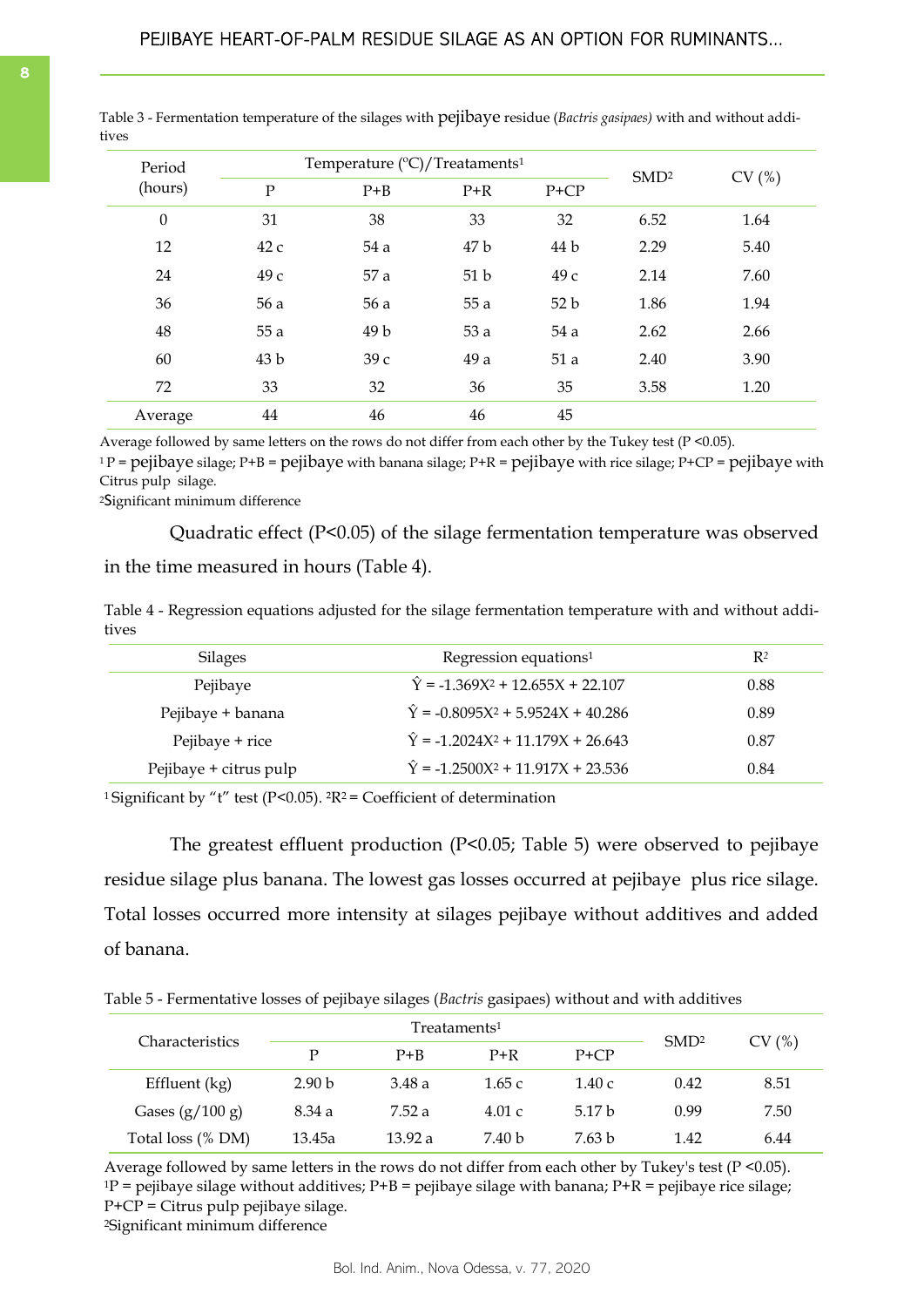The chemical composition differed (P<0.05) among the silages produced (Table 6) for all the variables studied. The DM contents showed significant differences (P<0.05) among the silages, with the highest contents in the silage plus citrus pulp, followed by silage plus rice. The inclusion of these additives enabled an increase in DM to approximately 92.2 g/kg and 84.5 g/kg, respectively. However, there was a reduction of 2.3 g/kg in the DM content in the silage plus banana when compared to the pejibaye residue silage without additives. The CP content differed significantly (P<0.05) among silages, with the highest value found when rice was included and the lowest value found in pejibaye silage without additive (40.8 g/kg CP).

|                                              |                    | Treatments <sup>1</sup> |                   |                   |                  |       |
|----------------------------------------------|--------------------|-------------------------|-------------------|-------------------|------------------|-------|
| Variable                                     | $\mathbf{P}$       | $P + B$                 | $P+R$             | $P+CP$            | SMD <sup>3</sup> | CV(%) |
| Dry Matter <sup>2</sup>                      | 200.3 с            | 198.0 с                 | 284.8 b           | 292.5 a           | 0.37             | 0.73  |
| Crude Protein <sup>2</sup>                   | 40.8 d             | 53.1c                   | 76.0 a            | 56.3 <sub>b</sub> | 0.18             | 1.56  |
| Crude Fiber <sup>2</sup>                     | 332.5 <sub>b</sub> | 238.6 с                 | 200.5 d           | 461.2 a           | 0.80             | 1.56  |
| Neutral Detegent Fiber (NDF) <sup>2</sup>    | 627.4 a            | 526.2 b                 | 461.2 c           | 472.1c            | 1.66             | 1.54  |
| Acid Dertergent Fiber (ADF) <sup>2</sup>     | 450.4 a            | 374.1 b                 | 326.5 d           | 344.1 c           | 0.68             | 0.87  |
| Lignin <sup>2</sup>                          | 66.4 b             | 75.5 a                  | 45.3 с            | 45.5 с            | 0.44             | 3.73  |
| Cellulose <sup>2</sup>                       | 377.6 a            | 316.1 b                 | 275.9 d           | 293.8 с           | 0.88             | 1.33  |
| Hemicellulose <sup>2</sup>                   | 177.0 a            | 152.1 b                 | 134.7 c           | 128.0 d           | 0.34             | 1.09  |
| Ether Extract <sup>2</sup>                   | 9.2c               | 9.2c                    | 15.5 <sub>b</sub> | 21.4a             | 0.06             | 2.27  |
| Nitrogen Non-Extract <sup>2</sup>            | 578.3 d            | 649.9 с                 | 673.5a            | 669.4 b           | 0.46             | 0.35  |
| Ash <sup>2</sup>                             | 39.2 b             | 49.3a                   | 34.6 с            | 39.2 <sub>b</sub> | 0.10             | 1.28  |
| Non-fibrous carbohydrates (NFC) <sup>2</sup> | 283.4 c            | 362.2 b                 | 412.7 a           | 411.0a            | 0.19             | 2.44  |
| NDF/NFC                                      | 22.1a              | 14.5 b                  | 11.2c             | 11.5c             | 0.27             | 2.69  |
| <i>in vitro</i> dry matter digestibility (%) | 62.0c              | 66.6 b                  | 69.3a             | 69.3a             | 0.52             | 0.36  |

Table 6 – Chemical composition and *in vitro* dry matter digestibility (IVD) of silages made with pejibaye residue (*Bactris gasipaes*) without and with additives

Average followed by same letters in the rows do not differ from each other by the Tukey test (P <0.05)  $1P =$  pejibaye silage without additives;  $P+B =$  pejibaye silage with banana;  $P+R =$  pejibaye rice si $lage; S+CP = Citrus pub peiibave silage$ <sup>2</sup>Expressed as g/kg of dry matter.

<sup>3</sup>Significant minimum difference

The contents of NDF and ADF decreased significantly (P<0.05) when the additives were included in the pejibaye silage, the lowest NDF values being found in the pejibaye residue silages with the inclusion of rice and citrus pulp. For ADF, the lowest value was obtained in the pejibaye residue silage with rice inclusion, followed by the treatment with citrus pulp inclusion.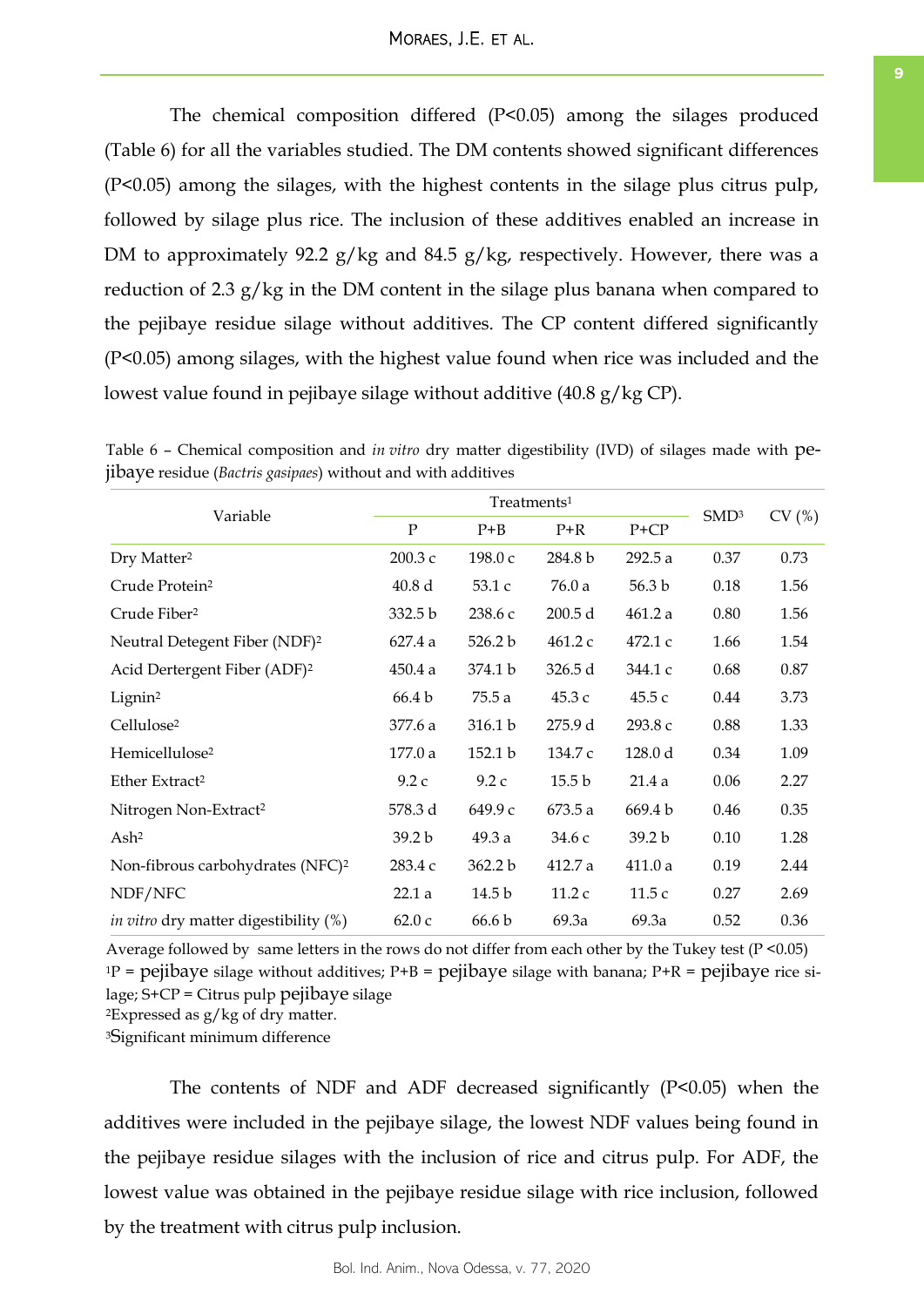The inclusion of banana in the pejibaye residue silage increased the lignin concentration (P<0.05), followed by the pejibaye residue silage without additive. There were no significant differences (P<0.05) among the silages with added rice and citrus pulp.

The contents of cellulose and hemicellulose showed significant differences (P<0.05) among the silages, with the highest value observed in the pejibaye residues silage without additives.

There was a significant effect (P<0.05) of the treatments on EE contents in the different silages, with better values in the silage with the inclusion of citrus pulp, followed by the pejibaye residue silage with the inclusion of rice. The pejibaye silage without an additive or with banana inclusion showed worst results and did not differ from each other (P>0.05).

There were significant differences among the treatments (P<0.05) for the content of nitrogen non-extract, with the best values observed in pejibaye silage plus rice, followed by silage plus citrus pulp, banana and pejibaye silage without additives.

There was significant differences (P<0.05) among silages ashes, with the greatest content found in the silage added of banana. The pejibaye silages without additive and with the addition of citrus pulp presented the same values (P>0.05). On the other hand, the silage added of rice presented the least values of ashes.

The addition of rice and citrus pulp to the silages increased the contents of NFC (P<0.05) and the NDF/NFC ratio decreased in this treatments (P<0.05). Improved results of *in vitro* digestibility (*in* vitro DIG) were found in the pejibaye residue silage added of citrus pulp and rice, followed by the silage with banana  $(P<0.05)$ .

The results of initial, final weight, daily weight gain of sheep consuming silages with pejibaye residue without and with feed additives are shown in Table 7. No significant differences were observed (P>0.05) for any of these variables.

Table 7 **-** Initial, final and daily weight gain of sheep consuming silages with pejibaye residue without and with additives

|                   |         | Treatments <sup>1</sup> |       |          |         |       |
|-------------------|---------|-------------------------|-------|----------|---------|-------|
| Performance (kg)  |         | $P + B$                 | $P+R$ | $P + CP$ | Average | CV(%) |
| Initial weight    | 38.40   | 39.10                   | 38.66 | 38.50    | 38.67   | 11.30 |
| Final weight      | 37.60   | 37.20                   | 40.50 | 37.75    | 38.26   | 9.30  |
| Daily weight gain | $-1.96$ | $-5.18$                 | 4.64  | $-1.52$  | $-1.00$ | 10.40 |

 $1P$  = pejibaye silage without additives; P+B = pejibaye silage with banana; P+R = pejibaye silage with rice; P+CP = pejibaye silage with citrus pulp.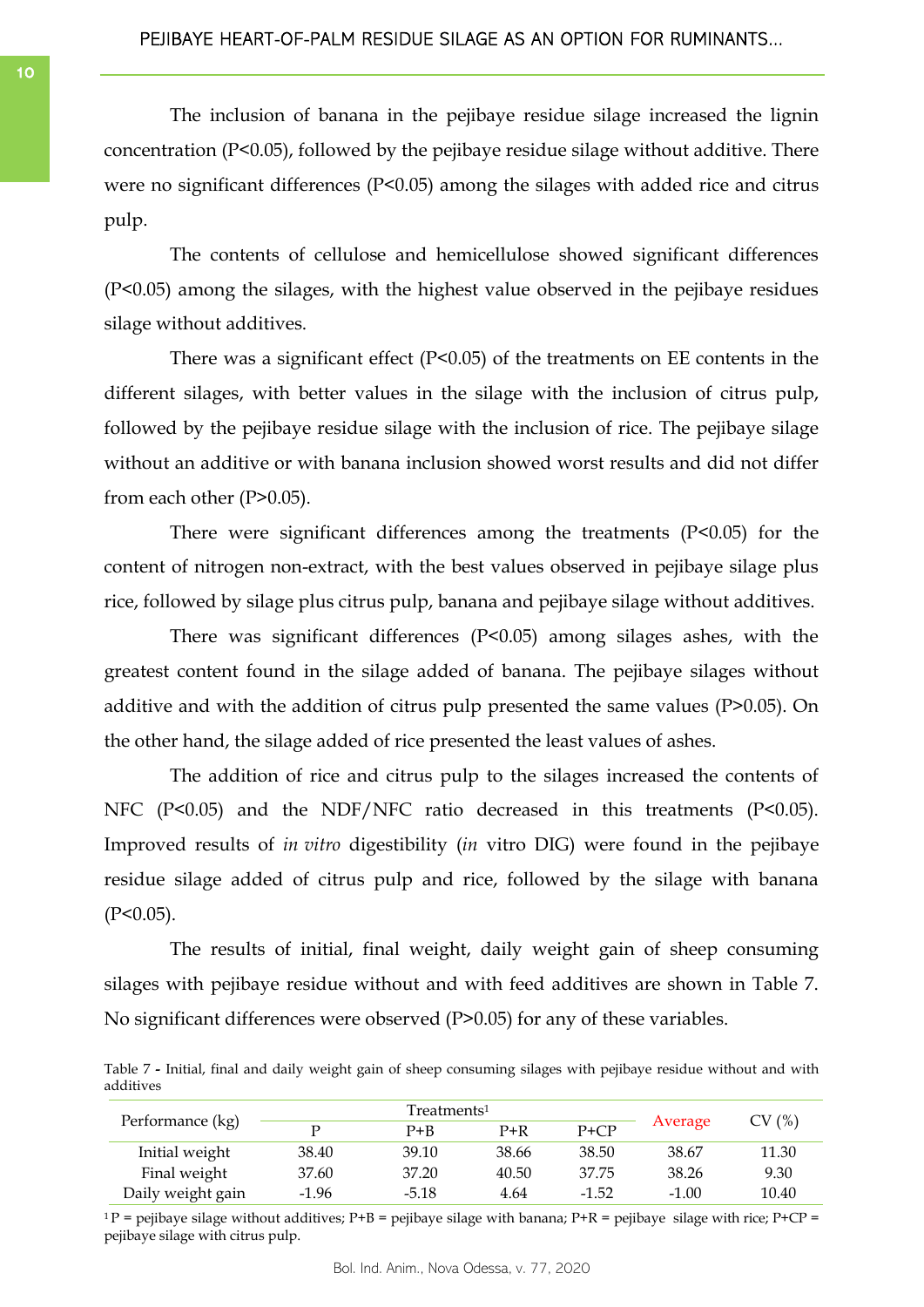Intake silages made with pejibaye residues (*Bactris gasipaes*) ensiled without and with additives are shown in Table 8. There were significant differences (P<0.05) in DM intake, with the highest values found in animals fed pejibaye residue silage added of rice. Significant differences (P<0.05) were observed in consumption as a percentage of LW (live weight) among the silages, with the highest values obtained with the pejibaye residue silage with rice and citrus pulp. The worst consumption was found in the silage without additives. The highest consumption in  $g/kgLW^{0.75}$  was observed (P<0.05) in the silages with inclusion of rice and citrus pulp.

| Intake          |                   | Treatments <sup>1</sup> | CV(%)  | SMD <sup>2</sup>  |      |      |
|-----------------|-------------------|-------------------------|--------|-------------------|------|------|
|                 | P                 | $P + B$                 | $P+R$  | $P+CP$            |      |      |
| kg DM/day       | 0.62 b            | 0.74 <sub>b</sub>       | 1.08 a | 0.89 <sub>b</sub> | 17.7 | 0.16 |
| $g/kg LW$ (%LW) | 1.91c             | 2.40 <sub>b</sub>       | 3.10a  | 2.70a             | 18.9 | 0.46 |
| g/kg LW0.75     | 51.3 <sub>b</sub> | 56.4 b                  | 85.4 a | 81.9 a            | 17.9 | 4.12 |

Table 8 – Dry matter intake of the silages made with pejibaye residues (*Bactris gasipaes*) without and with additives

Average followed by same letters in the rows do not differ from each other by the Tukey test (P <0.05).  $1P$  = pejibaye silage without additives; P+B = pejibaye silage with banana; P+R = pejibaye silage with rice; P+CP = pejibaye silage with citrus pulp.

<sup>2</sup>Significant minimum difference

The results of nutrients apparent digestibility coefficients of the silages made with pejibaye residues (*Bactris gasipaes*) without and with additives are shown in Table 9. Significant differences (P<0.05) were observed in all the variables evaluated. The best coefficients of DM digestibility and CP apparent digestibility were obtained with silages added of rice and citrus pulp. The highest EE digestibility value was obtained with the silage added of rice (P>0.05), followed by the silage with the addition of citrus pulp and the addition of banana.

Table 9 - Apparent digestibility coefficients of the nutrients of silages made with pejibaye residues (*Bactris gasipaes*) without and with additives

| Digestibility                   |              | Treatments <sup>1</sup> | CV(%)   | SMD <sup>2</sup> |      |      |
|---------------------------------|--------------|-------------------------|---------|------------------|------|------|
|                                 | $\mathbf{P}$ | $P + B$                 | $P+R$   | $P+CP$           |      |      |
| Dry Matter                      | 0.536 b      | 0.549 <sub>b</sub>      | 0.639a  | 0.642 a          | 3.10 | 3.33 |
| Crude Protein                   | 0.587 b      | 0.563c                  | 0.614a  | 0.621a           | 2.96 | 1.93 |
| Ether Extract                   | 0.557d       | 0.611c                  | 0.743a  | 0.712 b          | 2.39 | 2.72 |
| Neutral Detergent Fiber (NDF)   | 0.493 a      | 0.462 b                 | 0.493a  | 0.519a           | 8.61 | 2.86 |
| Hemicellulose                   | 0.469a       | 0.429 <sub>b</sub>      | 0.426 b | 0.408c           | 5.42 | 1.42 |
| Acid Detergent Fiber (ADF)      | 0.449 b      | 0.437 b                 | 0.471 h | 0.546a           | 7.36 | 4.18 |
| Total Carbohydrate              | 0.559 b      | 0.538 b                 | 0.669a  | 0.642 a          | 4.92 | 3.67 |
| Non-Fibrous Carbohydrate (NFC)  | 0.557 b      | 0.529 <sub>b</sub>      | 0.645a  | 0.614a           | 6.15 | 3.88 |
| Total Digestible Nutrient (TDN) | 0.620c       | 0.666 b                 | 0.693a  | 0.693 a          | 3.41 | 1.54 |

Average followed by different letters in the rows differ from each other by the Tukey test (P<0.05)

 $1P$  = pejibaye silage without additives; P+B = pejibaye silage with banana; P+R = pejibaye silage with rice; P+CP = pejibaye silage with citrus pulp.

<sup>2</sup>Significant minimum difference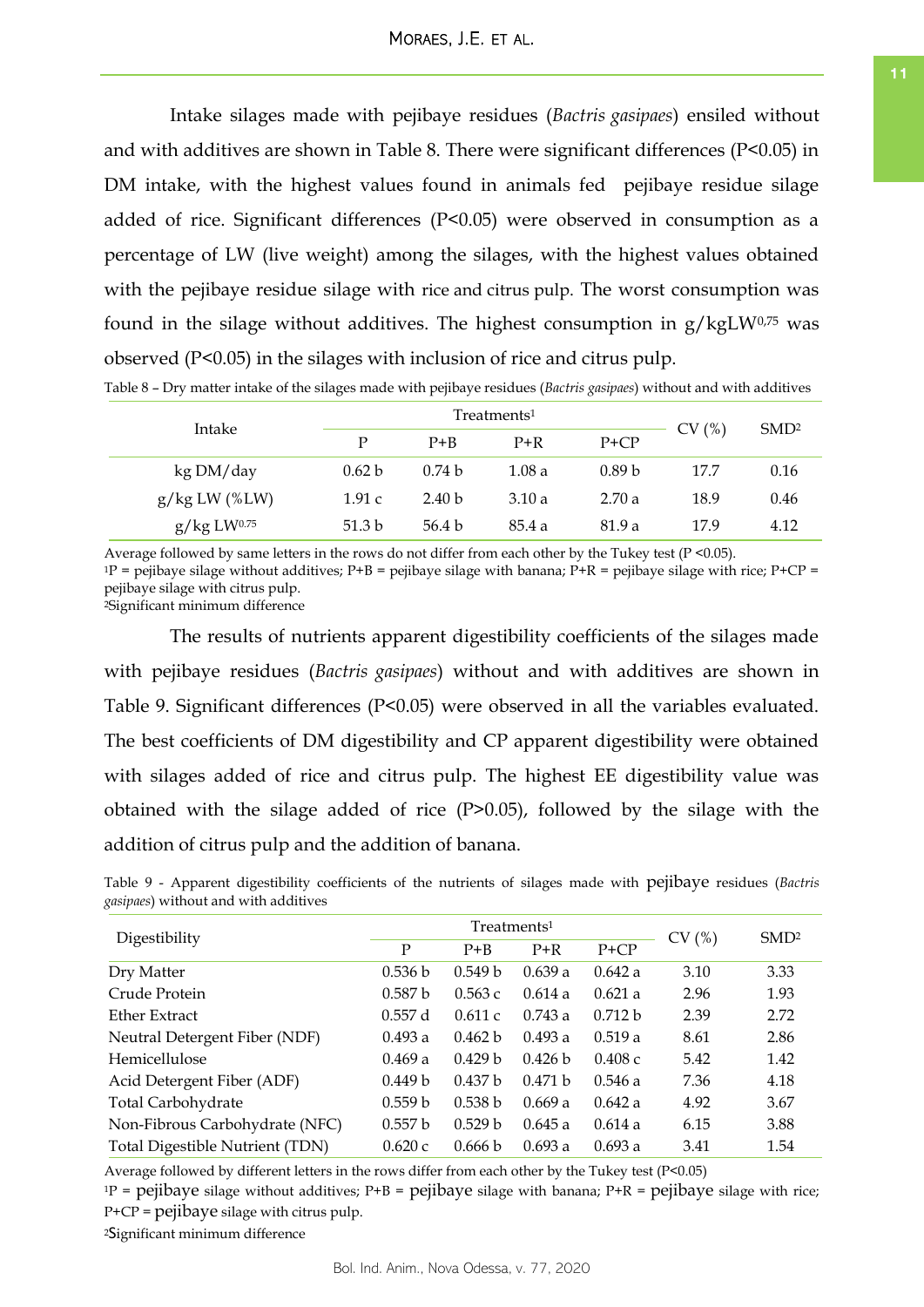Significant differences (P<0.05) in digestibility regarding the constituents of the cell wall were observed among the different silages. The worse results of NDF were observed in the silage with banana inclusion. The treatment with pejibaye residue without additives showed the greatest hemicellulose digestibility (P<0.05), followed by the inclusion of banana and rice. For the ADF levels, only the silage with the inclusion of citrus pulp differed from the others (P<0.05), showing an improvement in digestibility. The treatments with the addition of rice and banana were similar to the pejibaye residue without additives for this variable.

The digestibility of total carbohydrates was high (P<0.05) in the silages with addition of rice and citrus pulp and lower in silages with pejibaye residue without additives and with the addition of banana. The digestibility of NFC was significant (P<0.05) among the silages with the addition of rice and citrus pulp, which were superior to the other treatments.

The inclusions of rice and citrus pulp in the pejibaye residue silage increased (P<0.05) the TDN levels of the silages with the inclusion of rice and citrus pulp.

## **DISCUSSION**

The pejibaye silage without additive or added of banana presented lesser values of specific mass than the other treatments (Table 2). However, it is considered that the silages which present specific mass values between 600 and 800 kg  $NM/m<sup>3</sup>$ are regarded as adequate, as the residual oxygen levels are not sufficient to impair the fermentation process (TOMICH et al., 2003). During the silos opening process, it was observed that the pejibaye residue silages without additives and with the inclusion of the by-products presented a good preservation aspect. The best pH reduction obtained with silage without additives differs from those obtained by Oliveira et al. (2010) who evaluated the chemical composition pejibaye by-products silages and reported a pH variation from 3.78 to 3.93, values similar to those observed in this experiment with the inclusion of additives. Possibly, due to the high moisture content of the pejibaye used in the present study, there may have been a reduction by dilution of the acidification power of the organic acids produced in the process. The values obtained are within the safety margin for consumption, which, according to Tomich et al. (2003) is equal to or lesser than 4.0 for an adequate fermentation of silages with DM content lesser than 20g/100 g. The particle size can change according to the characteristics of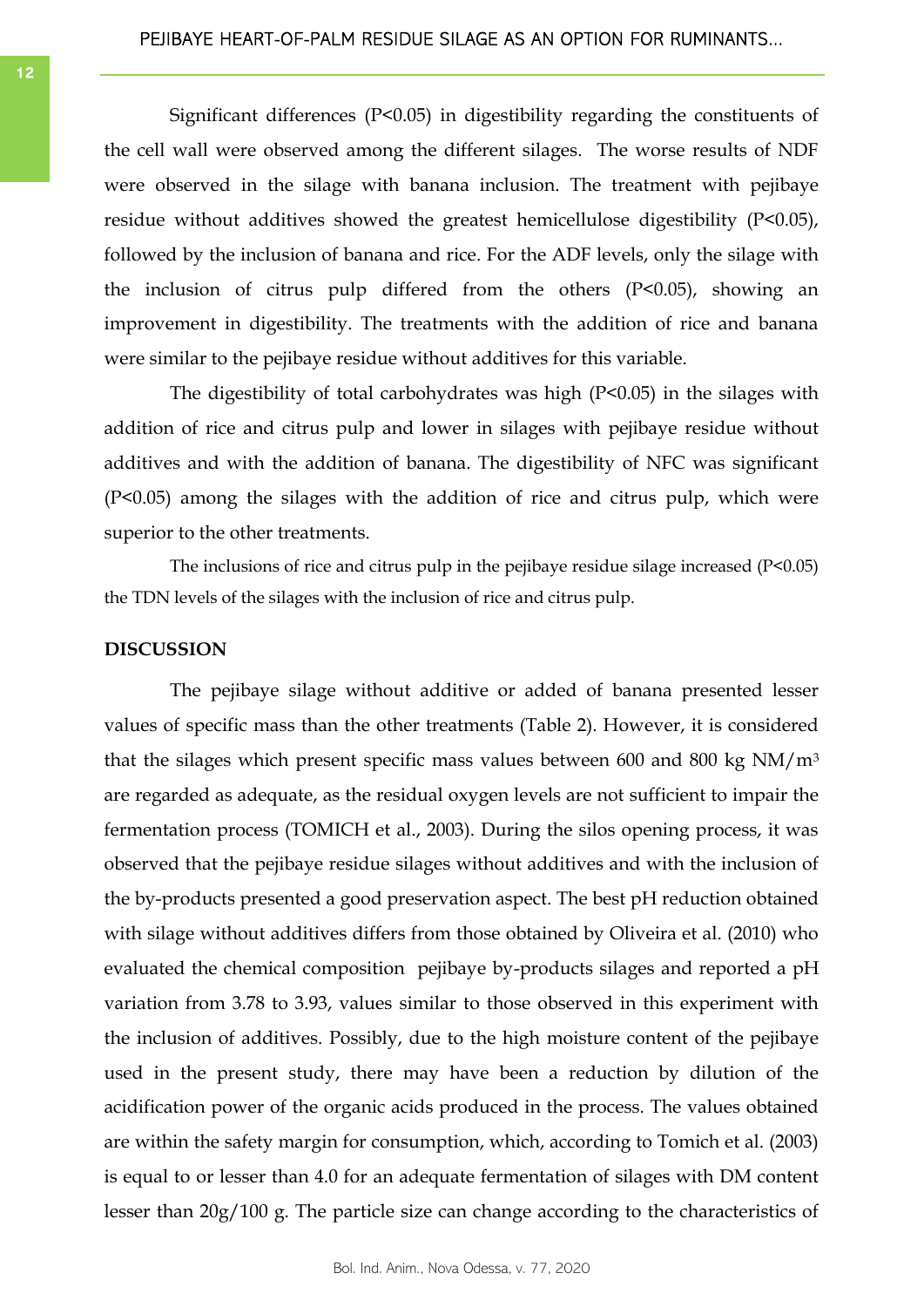the ingredient and processing, and is directly linked to the final quality of the ensiling process. Based on corn silage, a silage to have good quality must have particle sizes between 1.0 and 2.0 cm and specific gravity around 600 kg (NM)/m<sup>3</sup> (SCHMIDT et al., 2010). However, it should be noted that to ensure ruminal motility, the particle size must be at least 3.0 cm (McDONALD et al., 1991). Losses during the fermentation process in the silo may be associated with the presence of oxygen, caused by the penetration of air during storage or the feed-out phase. The presence of oxygen in the

silo is dependent on the specific mass of the silage, and this, in turn, is influenced by the particle size of the forages (RÊGO et al., 2016). In this experiment, all treatments presented particle size around 2 cm2, with no significant difference between them, allowing good silage fermentation.

The fermentative behavior of the silages was already expected, since every fermentation process generates caloric increase in the first days of its making. However, the measured temperatures were higher in all treatments when compared to the fermentation temperatures of corn silages, with no significant differences between them. (McDONALD et al., 1991). Two factors contribute to the acceleration in the heating process generated by the microorganism's multiplication during fermentation, which are the amount of available nutrients (high levels of soluble carbohydrates, mainly starch) and the moisture content of the material (McDONALD et al., 1991; MACHADO et al. 2012). According to Mertens (1989) good quality silages generally show progressive heating, with a peak temperature between the first and second days, which was observed in the results obtained in the present experiment for all the silages that reached peak temperatures of fermentation between 24 and 48 hours after preparation. For ensiled materials with a high moisture content, such as the pejibaye residue (close to 80g/100g), heating is immediate as long as there are nutrients, mainly available soluble carbohydrates.

The equations adjusted to temperature along the fermentation days of the silage (Table 4) behaved differently between the treatments used, since they presented progressive growth from the 1st day of fermentation temperature, with emphasis on the silage with inclusion of bananas, with peak temperature in shorter time (24h), when compared to other treatments that occurred between 36 and 48h.

The greatest gas losses registered in the silages with pejibaye residue differ from Schmidt et al. (2010) who evaluated the urea inclusion effect (1.0 g/100g of NM)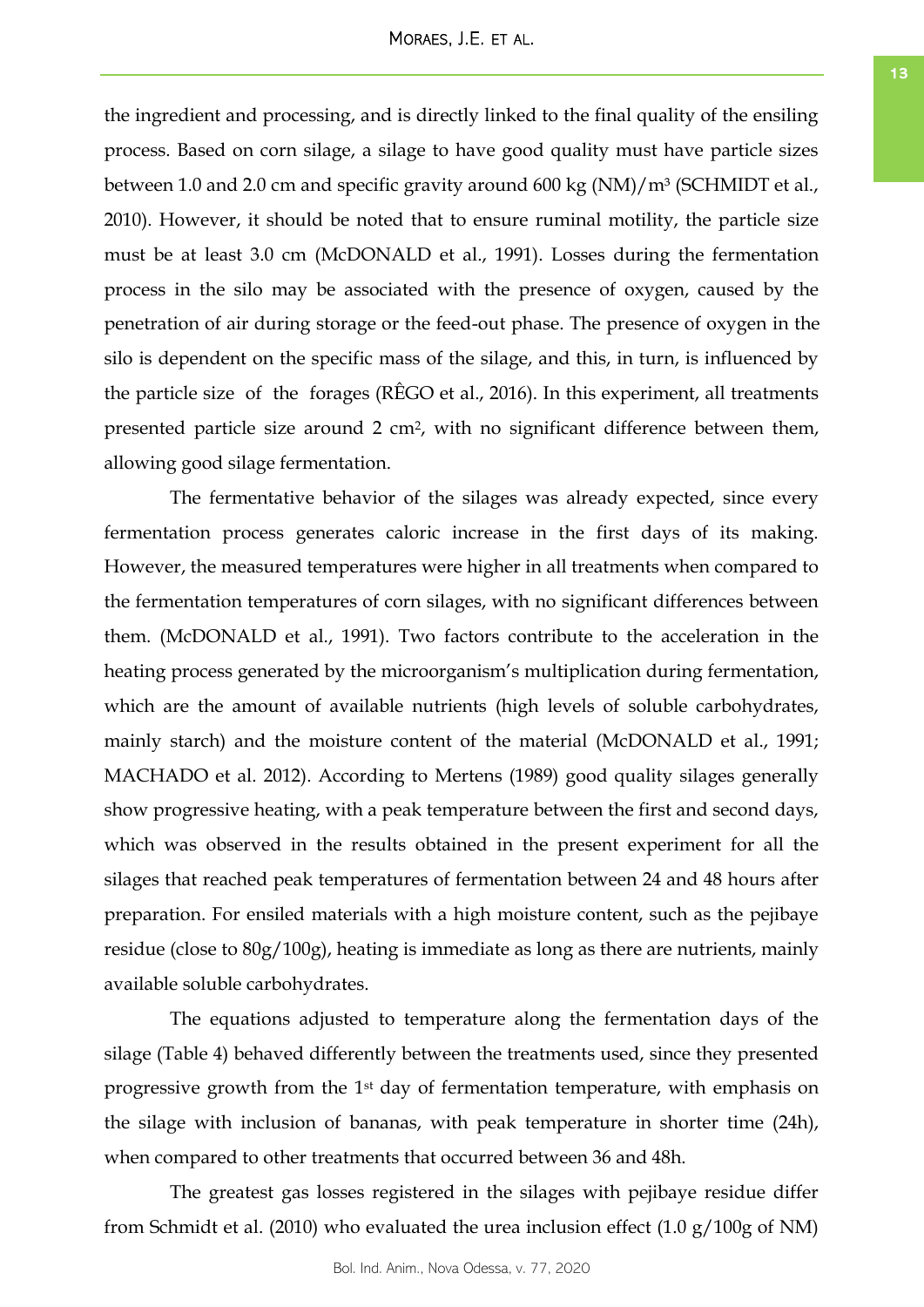and quicklime (1.0 g/100g of NM) compared to the control treatment (without additives) in the residues ensilage (sheath) from the production of heart-of-palm (*Bactris gasipaes* Kunth). These authors observed that the losses by effluents and gases increased with the application of quicklime and the DM total losses were 15.1; 14.4 and 26.6 g/100g for control, urea and quicklime silages, respectively, and concluded that the additives applied in the silage were not effective in reducing fermentative losses in the conservation process.

The different silages chemical compositions observed in Table 6, are related to the residue composition used, which directly influence the final product quality. The higher dry matter (DM) content of the silage plus citrus pulp (P<0.05) was due to this ingredient, containing higher amounts of pectin in its composition than rice and bananas (LANA, 2000). The water retention capacity of a wet forage may be related to the pectin content of this food, as reported in a study on forage palm (SILVA MACÊDO et al., 2017), which could explain the DM values obtained in the present study. However, this variable was not evaluated in this experiment. Rice has a large amount of starch and low humidity, increasing the energy value as well as absorbing excess moisture and, consequently, increasing the DM levels in silage (MONTEIRO et al., 2011). According to Senger et al. (2005) silages with higher levels of DM, when well compacted preserve a greater amount of sugars that can be used as an energy source by ruminal microorganisms. Losses of protein, carbohydrates and minerals can occur through the effluent of ensiled materials with a high moisture content, and the volume is influenced mainly by the DM content and the degree of compaction (LAMMERS et al., 1996). The crude protein of the silage produced only with the pejibaye residue was below the values observed by Rodrigues Neto et al. (2001) and OLIVEIRA et al. (2010) 8.5 and 9.6 g/100g, respectively, which indicates variability in the composition of different residues from the heart-of-palm production

The reduction of the NDF and ADF concentrations was already expected with the inclusion of additives (P<0.05) due to the NDF losses that occur during ensiling, which can be relatively high, and correspond mainly to the solubilization of the hemicellulose fraction (McDONALD et al., 1991). In addition to the fact that the residues included, have low levels of NDF and ADF. The results presented in this study were worse to those reported by Rodrigues Neto et al*.* (2001) who observed 75.2 and 61.0 g/100g of DM for the NDF and ADF fractions, respectively, of the pejibaye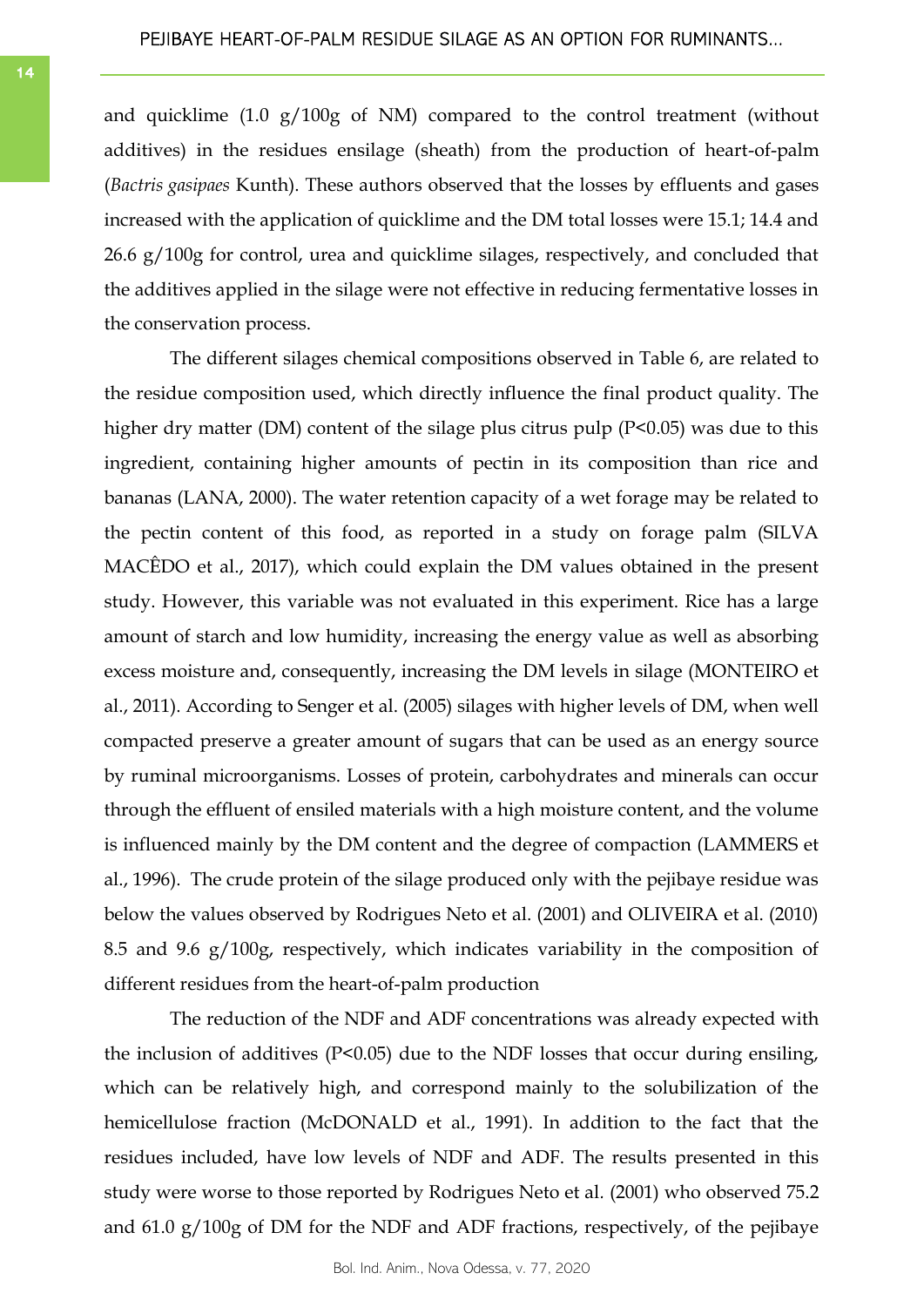residue silage. However, they partially agree with Schmidt et al. (2010) who evaluated the effect of the inclusion of urea (1g/100g of FM) and quicklime (1/100g of FM) compared to the control treatment (without additives) in the ensilage of residues (sheath) from pejibaye heart-of-palm production *(Bactris gasipaes, Kunth*) and found that there was a NDF reduction content and an ADF fraction increase in all the silages, indicating hemicellulose fraction disappearance. The authors concluded that the pejibaye heart-of-palm residue can be classified as a medium quality feed with a high moisture content.

Rodrigues Neto et al. (2001) also observed that there was a NDF and ADF reduction in pejibaye by-products silage (stem, leaves and sheaths) added with ground corn.

The banana used in this experiment had contents of 6.45 g/100g of lignin, impacting the silage production with a higher concentration of this plant cell wall component (P<0.05). The high lignin concentration in silages can be considered a negative factor from a nutritional point of view (OLIVEIRA et al., 2010).

Starch is classified according to its physicochemical structure and its susceptibility to enzymatic hydrolysis, which may affect digestibility in a feed. In general, the main factors that can interfere with the use of this polysaccharide include its botanical origin, amylose/amylopectin ratio, degree of crystallinity, physical form and type of starch processing, as well as interactions between this substance and other constituents of the feed (RAMOS et al. 2011). The concept of starches that are totally hydrolysable by amylases has been modified for resisting enzymatic digestion, it is the fraction called resistant starch. The green banana is rich in resistant starch, with high resistance to pancreatic α-amylase, and the action of amylases on starch from different sources remains a matter of investigation (RAMOS et al. 2011).

According to Oliveira et al. (2010) unlike cassava bran and cornmeal, palm kernel cake favored the increase in lignin concentration, probably due to the high content of this component in this additive (13.97 g/100g in DM) compared to the pejibaye by-product (6.83 g/100g in the DM).

The cellulose concentrations in silage pejibaye, without additives, observed in the present study were higher than those obtained by Rodrigues Neto et al. (2001) which can be considered as average levels. The inclusion of banana, rice and citrus pulp in the pejibaye residue silage promoted a decrease in cellulose levels, a similar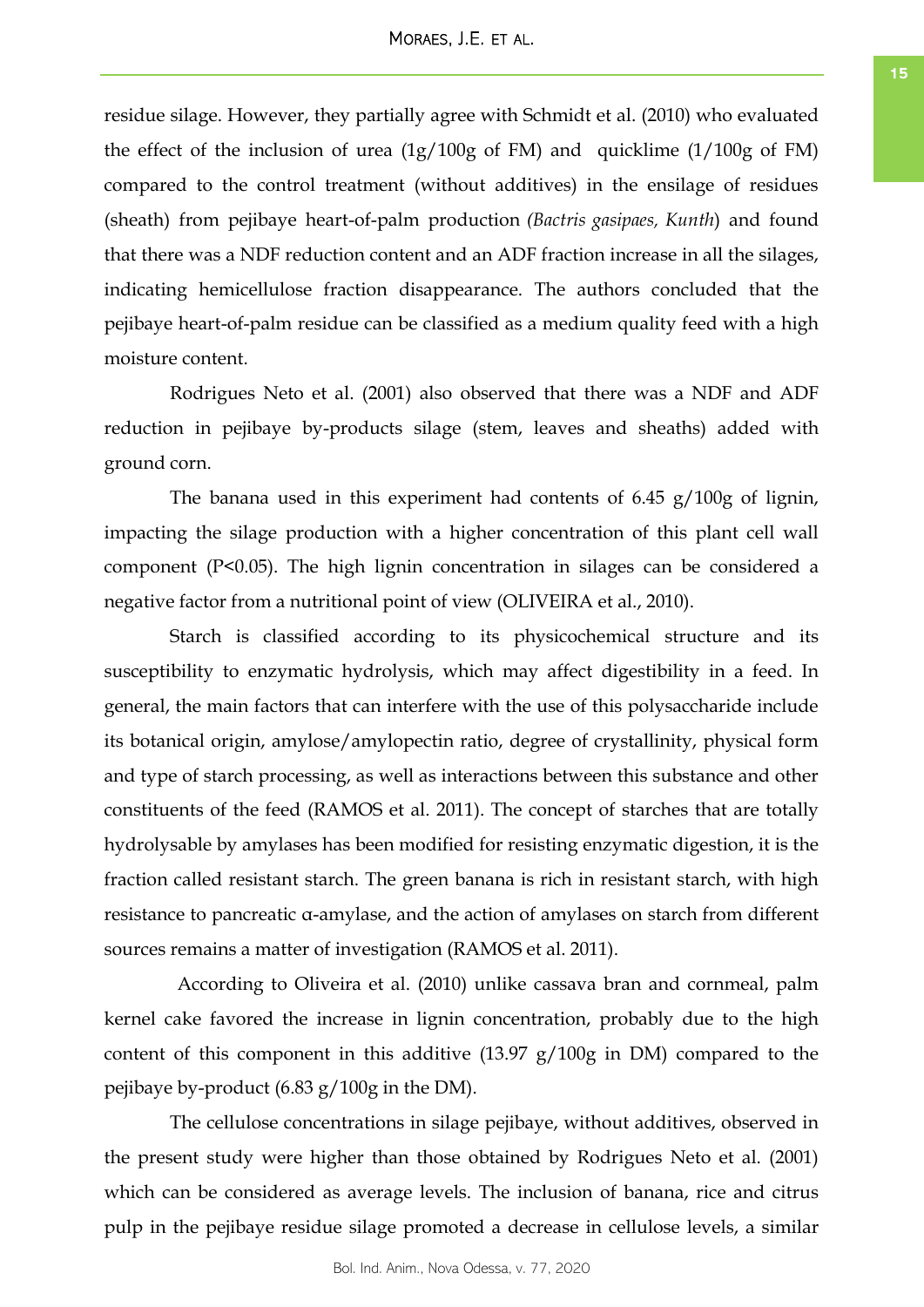fact was found in relation to hemicellulose, where the inclusion of additives reduced its concentration. During the fermentation process, hemicellulose breakdown occurs, which provides additional sugars for lactic fermentation. After the utilization of the soluble carbohydrates from the original material, hemicellulose may undergo acid hydrolysis and release soluble components for fermentation (ÁVILA et al., 2003). Thus, obtaining significantly different hemicellulose contents among the silages evaluated can be explained by the hemicellulose hydrolysis difference between evaluated additives, which is influenced by several factors, such as hemicellulose enzymatic activity present in the forage and produced by bacteria and acidic hydrolysis realized by organic acids produced presence during the fermentation process (McDONALD et al., 1991).

Van Soest (1994) found increased concentration of hemicellulose in corn silage. This result was due to the higher concentration of lignin in this treatment, which leads to the hypothesis of protection of hemicellulose by lignin, making difficult the acting of specific enzymes in their degradation during the silage fermentation. However, in the present study, lignin higher concentration was observed in the pejibaye residue silage added of banana.

The EE content is related to the silage organic acids production and its higher production promote higher silages EE content (SILVA MACÊDO et al., 2017). According to Gonçalves et al. (2011) higher ether extract contents are observed in grain silages, due to the fact that they are plants that store their energy in the grain like oil.

Citrus pulp is an ingredient rich in pectin which is its main source of NFC (SENGER et al., 2005) that explains its higher concentration in silage (P<0.05). DM and NFC values (Table 6) obtained in the present study, were higher than those observed by Senger et al. (2005) who analyzed the chemical composition of corn silages harvested with DM three levels (20, 26 and 28 g/100g) and found NFC values of 22.8; 30.8 and 32.6 g/100g, respectively. NDF and NFC concept aims to separate carbohydrates fractions with predictable digestibility and metabolizations. Diets with high NDF/NFC ratio mostly present low digestibility. It was observed that this relationship was approximately twice as great as in the treatment with pejibaye residue silage without additives when compared to pejibaye residue silages with rice and citrus pulp, which did not differ significantly between them. High NDF/NFC ratios characterize the predominance of carbohydrates that require enzymatic systems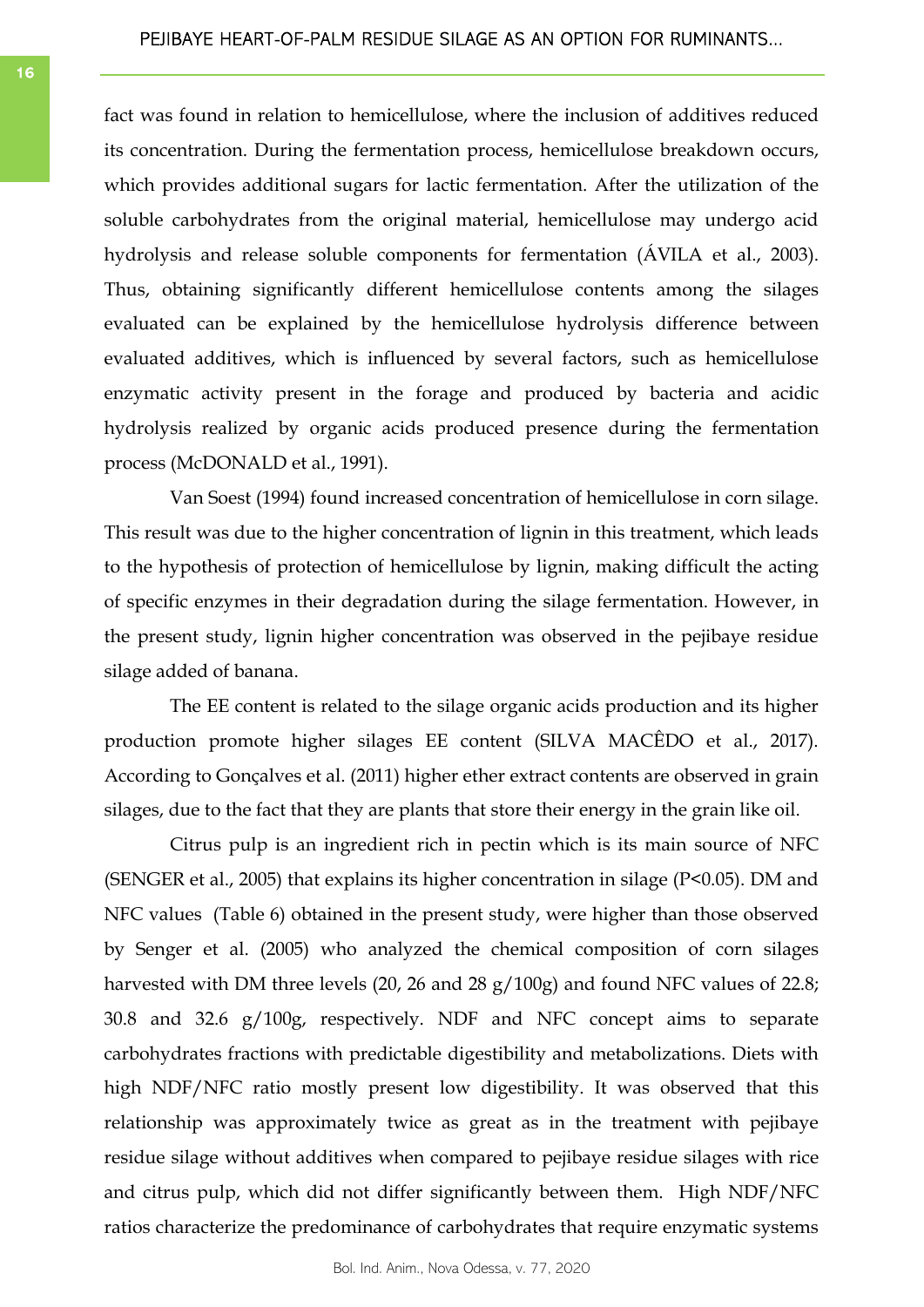of slow digestion, causing a greater ruminal filling effect (MACHADO et al., 2012). Therefore, silages with higher DM content have lower NDF/NFC ratio and are more digestible. The data from the present study confirm these facts, since the *in vitro* digestibility of the different silages followed the NDF / NFC ratio.

Fritz et al. (2018) evaluating the effect of rice residues and banana stem as additives on the nutritional value of pejibaye residue silage, observed a higher dry matter content when the pejibaye residue was ensiled together with the rice residue, as in the present experiment. However, these authors found no significant differences in silages produced only with pejibaye or with the addition of additives for crude protein, NDF, ADF, EE, NNE and NFC.

The absence of significant results among sheep for initial, final and daily weight gain (P>0.05), observed in Table 7, can be explained due to the short period in which this assay was carried out. This fact usually occurs in digestibility assays, as the data collection period is relatively short (21 days) and the animals are in maintenance (SILVA and LEÃO, 1979). Apparent digestibility serves as a scientific tool to evaluate the nutrients of a given experimental diet and not directly animal performance.

Consumption in relation to live weight, regardless of the silages provided, obtained in the present study, can be considered satisfactory, because according to the NRC (1985), under tropical conditions, sheep and goats for flesh consume between 1.5 to  $3.0$  g/kg of LW.

Wilkins et al. (1971) stated that the DM content can account for only 15.8 g/100g in the variations in intake between silages. Therefore, it can be that other factors contributed to the differences observed in the intake of dry matter. Working with oats, Lopez and Muhlbach (1994) did not obtain improvement in DM digestibility by adding 10 g/100g of ground corn to the pejibaye residue silage, however the CF digestibility decreased by 0.122. The increase in the DM content of tropical grass silages due to the addition of agro-industrial by-products has already been observed by several authors (MONTEIRO et al., 2011; FRITZ et al., 2018). These results allow the calculation by the metabolic live weight  $(LW<sup>0.75</sup>)$  of diets for different categories and animal species. Lopez and Muhlbach (1994) obtained a consumption of  $56.4 \text{ g}$  / kg of LW0,75 for sheep using oat silage made from 10 g/100g of ground corn. Compared to the results of the present study, it was observed that the silage with ground corn additive showed consumption similar to the silages without additive or with banana,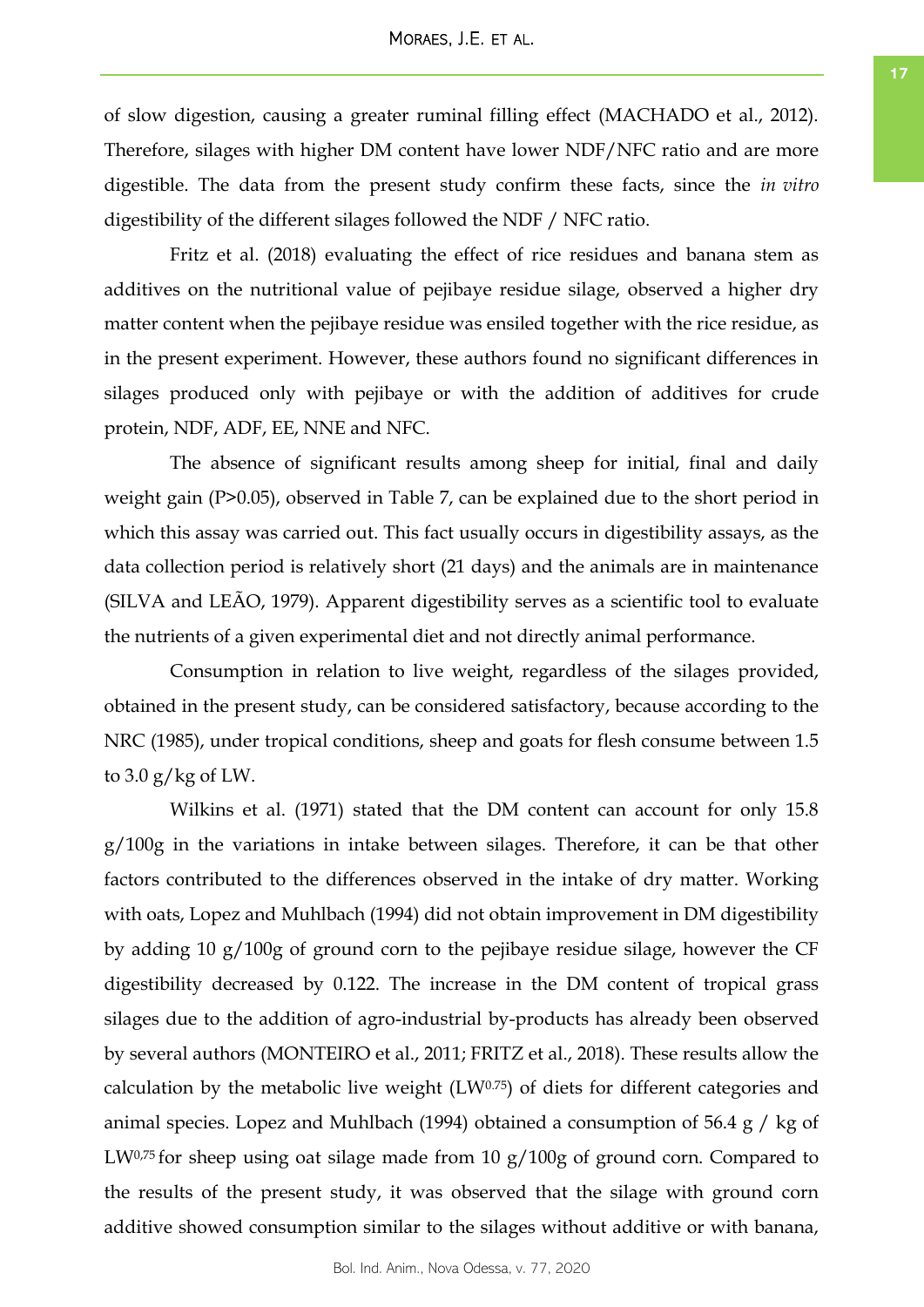but presented lesser results than the silages with rice and citrus pulp. Rodrigues Neto et al. (2001) evaluated the consumption of cattle fed silages of pejibaye by-products without additives and added with sugar, citrus pulp and cornmeal and obtained a consumption of 44.5; 44.9; 87.0 and 84.1g/kg of LW0,75 for the respective treatments, noting that there were no significant differences in silages with the inclusion of citrus pulp and ground corn, but that both were significantly better than silages without additives and with added sugar.

Consumption involves signals such as hunger and satiety that operate through hormonal and neural mechanisms to control voluntary intake. When high quality diets are given to animals, they feed to meet their energy demand, and their intake is limited by their genetic potential to use the absorbed energy. However, when poor quality diets are fed, the animal consumes the feed at the level that corresponds to the capacity of the gastrointestinal tract. The dominant role of physiological regulation and physical limitation in intake is modified by stimuli related to palatability and dietary management (MERTENS, 1989).

Dry matter intake in the different forms, in which it was expressed, probably increased in the pejibaye residue silage with the addition of rice, because of the increasing effect on DM digestibility. This is an important characteristic of rice, unlike other silages, as it has high levels of total CHO, CP and NNE. The increase in DM intake can also be attributed to palatability, which is associated with the high level of soluble carbohydrates present in these ingredients.

The silage without an additive showed the least digestibility coefficients (0.620). Oliveira et al. (2010) analyzing heart-of-palm sheath, observed *in vitro* DM DIG values of 0.742, characterizing this residue as a good quality roughage.

It was observed in the present study that the additives allowed improvements in pejibaye residue silage *in vitro* DIG, and the treatments with the addition of citrus pulp and rice produced good quality roughages similarly to those found by Codognoto et al. (2019) who studying the digestibility of silage of babassu heart-ofpalm industrialization by-product, receiving as an additive cracked corn, broken rice, cassava root scrapings or coffee husks combined with cracked corn, showed superior DM, CP, NDF and TDN digestibility in sheep compared to sugarcane silage.

The inclusion of banana in the pejibaye residue silage allowed improvements in the material *in vitro* digestibility, but it was not capable of increasing DM levels,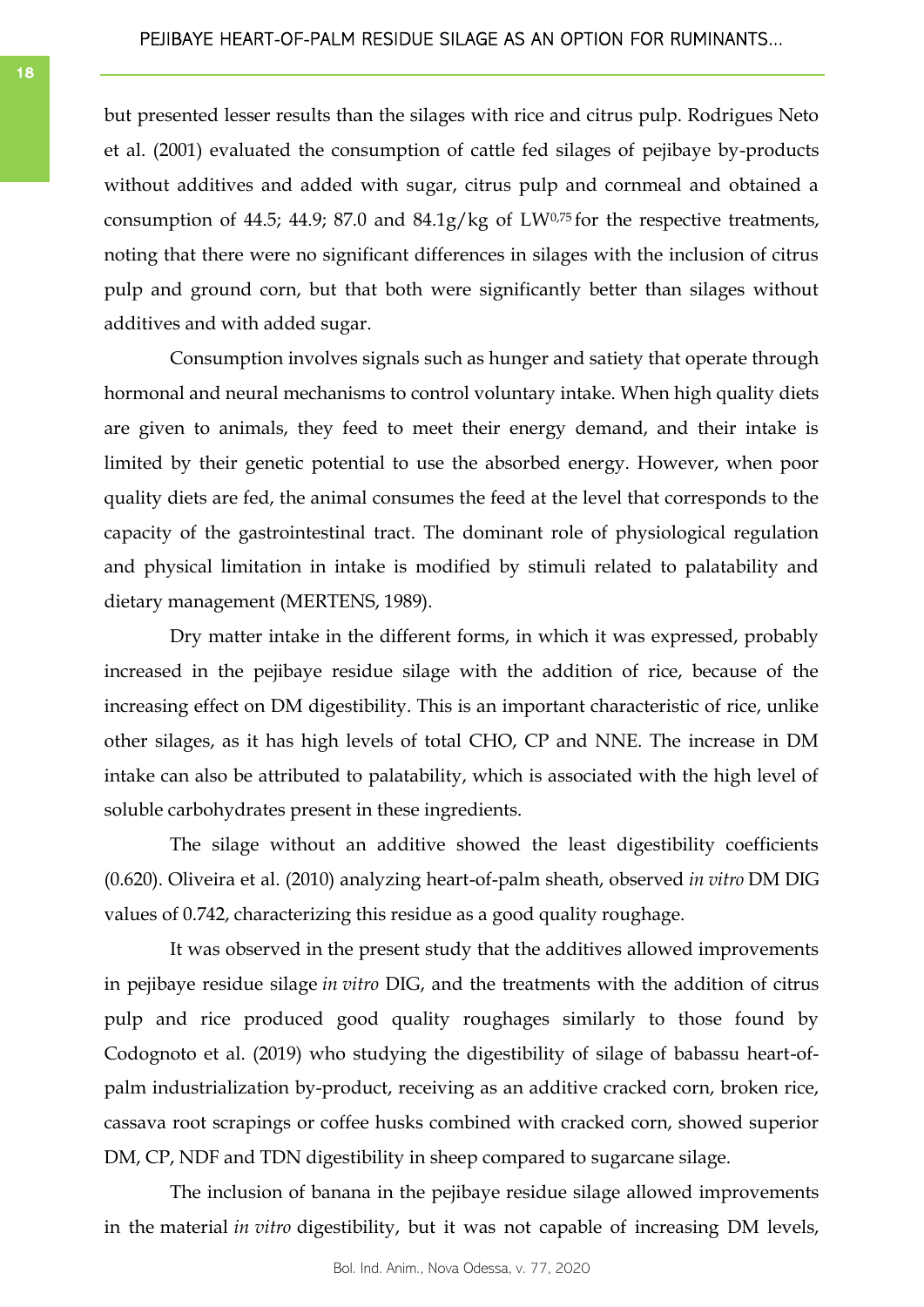besides presenting higher levels of lignin and greater fermentation intensity, increasing effluents loss, and mainly gas losses.

On the other hand, the inclusion of rice allowed improvements in the material digestibility, minimized problems of excess moisture, presented lesser lignin levels, when compared to the other treatments, but the fermentation in this treatment was also very intense, increasing losses.

The inclusion of citrus pulp improved digestibility, minimized the problems of excess moisture in the material, presented better lignin levels and less intense fermentation, minimizing total fermentative material losses. The ensiling of the byproducts of the extraction of the pejibaye heart-of-palm with the addition of rice and citrus pulp provided silages of good quality. Rodrigues Neto et al. (2001) observed that the addition of 10 g/100g of citrus pulp or ground corn provided medium quality silages and nutritional value similar to most of the conventional forage silages.

The apparent digestibility coefficients of protein in the present study (Table 9) were worse to those observed by Rodrigues Neto et al. (2001) for pejibaye residue silages without an additive and with the addition of citrus pulp, but were superior to those observed by Machado et al. (2011) for sorghum silages, ranging from 0.486 to 0.567. According to Rodrigues Neto et al. (2001) heating reduces proteins solubility and, consequently, also reduces ruminal degradability. The greater EE digestibility in silages with additives may be a consequence of the higher EE levels and lesser structural CHO levels in these silages (MORENO et al., 2010).

The additives inclusion worsened hemicellulose digestibility and banana residue inclusion worsened NDF digestibility, on the other side, citrus pulp inclusion improved ADF digestibility. Assessing elephant grass silages with 12 g/100g of byproducts of the dehydrated cashew pseudo-fruit, with two levels of concentrate (1,5 and 2,5 g/100g of LW), Rego et al. (2009) obtained DM intake lesser than those recorded in silages with 10,5 g/100g of the cashew by-product, probably due to the higher NDF content (73,0 g/100g) observed in these silages.

In the present study, the contents obtained for TCHOs were significantly (P<0.05) lower, when compared to the results of Rodrigues Neto et al. (2001). The combination of banana and pejibaye residue negatively altered the NFC content of this treatment.

The results obtained on the TDN digestibility coefficient were higher than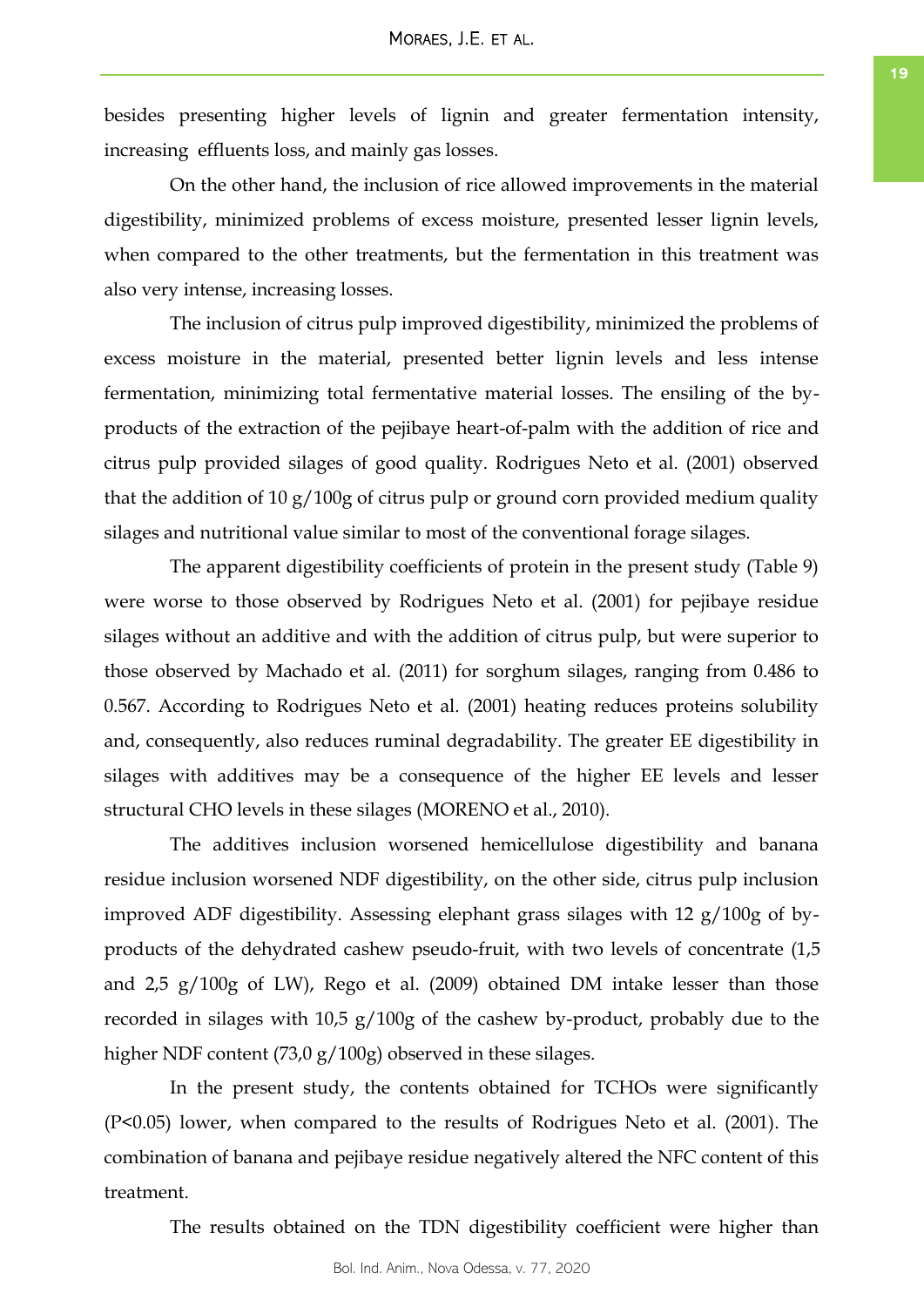those of Rodrigues Neto et al. (2001) in pejibaye residue silages without an additive (0,520) and in the treatments with sugar, citrus pulp and ground corn inclusion (53,8; 64,4 and 66,4 g of TDN /100g DM, respectively). Monteiro et al. (2011) found that the grass silage with rice bran showed the lowest levels of NDF and ADF in relation to pure elephant grass. These decreases can be explained by the lower NDF content of the additives, such as rice bran, in relation to that of pure elephant grass, and by the lower production of effluent, observed visually, in the added silages. In the present study, the highest TDN concentration when including rice residues and citrus pulp was due to the silage produced from them presenting a higher concentration of total NFC and CHO.

# **CONCLUSIONS**

Heart-of-palm pejibaye residue silage showed average particle size, pH and density values within the range appropriate for their manufacture.

Among the additives used in this study, silage with 15 g/100g of rice provided the best nutritional value of the silage.

The silage with the inclusion of rice residue and citrus pulp showed the best *in vitro* digestibility coefficient, and better apparent digestibility for most of the analyzed nutrients.

## **Acknowledgements**

Animal Science Institute for the Master's degree opportunity;

Vale do Ribeira/APTA Pole for the support and logistics to carry out this work;

Companies belonging to the: Pejibaye Producers Association of Vale do Ribeira (APUVALE), for donating palm-of-heart residue;

Rice Processing Company of Pariquera-Açú / SP for donating the rice residue.

## **REFERENCES**

ASSOCIATION OF OFFICIAL ANALYTICAL CHEMISTS - AOAC. **Official methods of analysis of the Association of the Analytical Chemists.** 16th ed. Washington, DC: AOAC, 1995.

ÁVILA, C.L.D.S.; PINTO, J.C.; EVANGELISTA, A.R.; MORAIS, A.R.D.; FIGUEIREDO, H.C.P.; TAVARES, V.B. Perfil de fermentação das silagens de capim-tanzânia com aditivos teores de nitrogênio amoniacal e pH. **Ciência e Agrotecnologia**, v.27, p.1144-1151, 2003. [https://](https://doi.org/10.1590/S1413-70542003000500024) [doi.org/10.1590/S1413-70542003000500024](https://doi.org/10.1590/S1413-70542003000500024)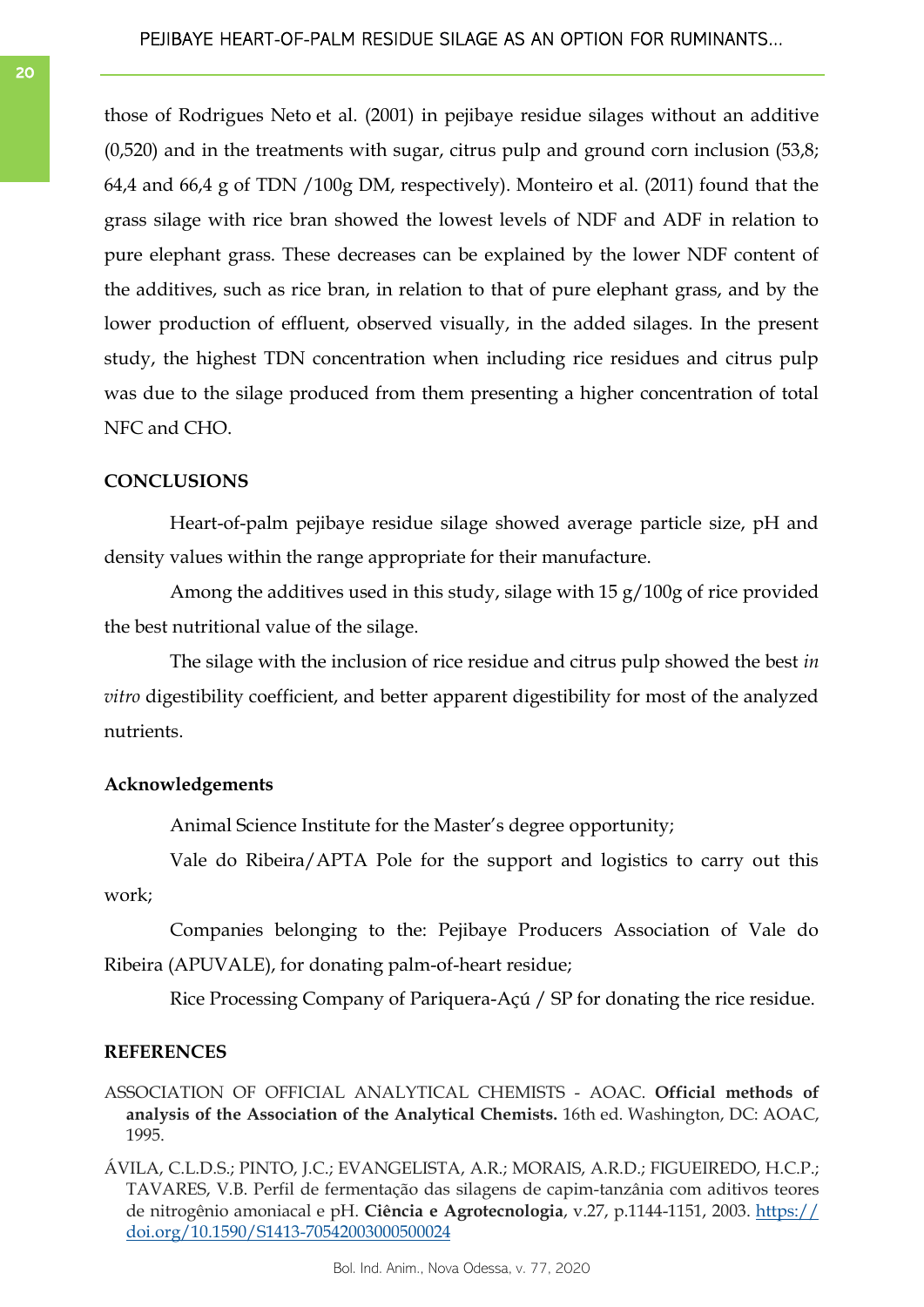- CAMPOS, P.R.S.S.; VALADARES FILHO, S.C.; DETMANN, E.; CECON, P.R.; LEÃO, M.I.; LUCCHI, B.B.; SOUZA, S.M.; PEREIRA, O.G. Consumo, digestibilidade e estimativa do valor energético de alguns volumosos por meio da composição química. **Revista Ceres**, v.57, p.79-86, 2010. <http://dx.doi.org/10.1590/S0034-737X2010000100014>
- CODOGNOTO, L.D.C.; PORTO, M.O.; CONDE, T.T.; CAVALI, J.; FERREIRA, E. Silage of the agro-industrial co-product of babassu palm heart processing in sheep feed. **Ciência Rural**, v.49, 2019.<https://doi.org/10.1590/0103-8478cr20180178>
- FERREIRA, M. A. **Palma forrageira na alimentação de bovinos leiteiros**. Recife: UFRPE/ Imprensa Universitária, 2005. 68p.
- FRITZ, O.L.R.; RAMOS, F.B.; CLEMENTINO, F.M.M.; NOGUEIRA, C.E. Efeito de aditivos no valor nutritivo de silagens de resíduo de pupunha (Bactris gasipaes). **Anais da MICTI**, v. 1, p. 1-5, 2018.
- GONÇALVES, J.R.S.; PIRES, A.V.; SUSIN, I.; LIMA, L.G.D.; MENDES, C.Q.; FERREIRA, E.M. Substituição do grão de milho pelo grão de milheto em dietas contendo silagem de milho ou silagem de capim-elefante na alimentação de bovinos de corte. **Revista Brasileira de**  Zootecnia, v. 39, p. 2032-2039, 2010.<https://doi.org/10.1590/S1516-35982010000900023>
- KEARL, L.C. **Nutrient requirements of ruminants in developing countries.** Utah, Ed: Utah State University, 1982. 381p.
- LAMMERS, B.P.; BUCKMASTER, D.R.; HEINRICHS, A.J. A simple method for the analysis of particle sizes of forage and total mixed rations. **Journal of dairy science**, v.79, p.922-928, 1996. [https://doi.org/10.3168/jds.S0022-0302\(96\)76442-1](https://doi.org/10.3168/jds.S0022-0302(96)76442-1)
- LANA, R.P. **Sistema Viçosa de formulação de rações**. Viçosa: Universidade Federal de Viçosa, 2000. 60p.
- LOPEZ, S.E.; MUHLBACH, P.R.F. Efeito de diferentes tratamentos no valor nutritivo da aveia branca (*Avena sativa* L.) conservada na forma de silagem ou feno. **Revista da Sociedade Brasileira de Zootecnia**, v. 23, p. 519-526, 1994.
- MACHADO, F.S.; RODRÍGUES, N.M.; GONÇALVES, L.C.; RODRIGUES, J.A.S.; RIBAS, M.N.; PÔSSAS, F.P.; GUIMARÃES JÚNIOR, R.; Jayme, D.G.; PEREIRA, L.G.R. Consumo e digestibilidade aparente de silagens de sorgo em diferentes estádios de maturação. **Arquivo Brasileiro de Medicina Veterinária e Zootecnia**, v.63, p.1470-1478, 2011. [https://](https://doi.org/10.1590/s0102-09352011000600026) [doi.org/10.1590/s0102-09352011000600026](https://doi.org/10.1590/s0102-09352011000600026)
- MACHADO, F.S.; RODRÍGUEZ, N.M.; RODRIGUES, J.A.S.; RIBAS,M.N.; TEIXEIRA, A.M.; RIBEIRO JÚNIOR, G.O.; VELASCO, F.O.; GONÇALVES, L.C.; GUIMARÃES JÚNIOR, R.; PEREIRA, L. G. R. Qualidade da silagem de híbridos de sorgo em diferentes estádios de maturação. **Arquivo Brasileiro de Medicina Veterinária e Zootecnia**, v. 64, p. 711-720, 2012. <http://dx.doi.org/10.1590/S0102-09352012000300024>
- McDONALD, P.; HENDERSON, A.R.; HERON, S.J.E. **The biochemistry of silage**. Marlow: Chalcombe Pub, 1991. 340p.
- MERTENS, D.R. Fiber analysis and its use in dairy rations. In: PACIFIC NORTHWEST ANIMAL NUTRITION CONFERENCE, 24th., 1989, Boise. **Proceedings...** Idaho, USA: PNWANC, 1989. 1-10p.
- MONTEIRO, I.J.G.; DE ABREU, J.G.; CABRAL, L.D.S.; RIBEIRO, M.D.; DOS REIS, R.H.P. Silagem de capim-elefante aditivada com produtos alternativos. **Acta Scientiarum. Animal Sciences**, v. 33, p. 347-352, 2011. <https://doi.org/10.4025/actascianimsci.v33i4.12629>

MORENO, G.M.B.; SOBRINHO, S.; GARCIADA, A.; LEÃO, A.G.; LOUREIRO, C.M.B.;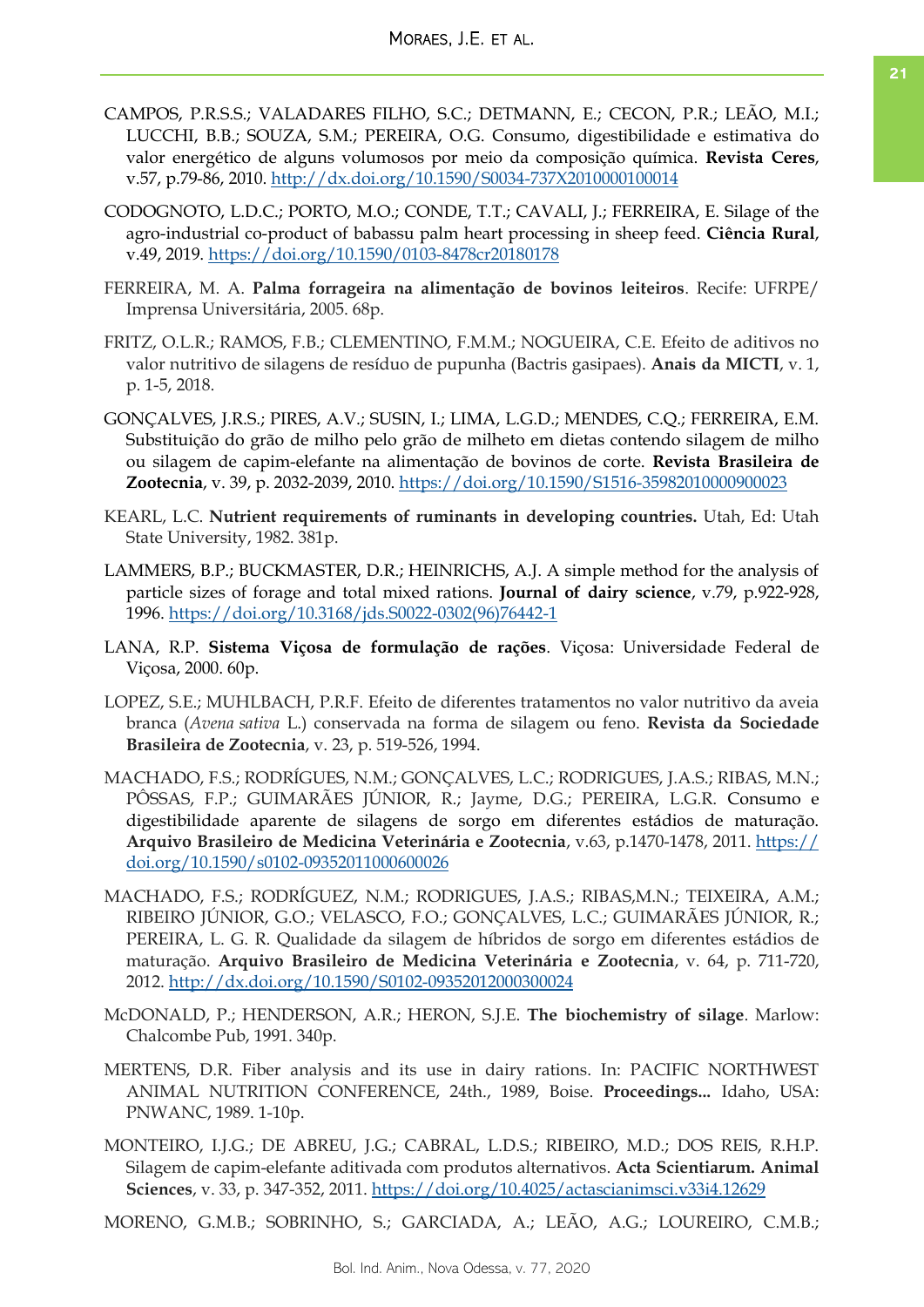PEREZ, H.L.; ROSSI, R.C. Desempenho, digestibilidade e balanço de nitrogênio em cordeiros alimentados com silagem de milho ou cana-de-açúcar e dois níveis de concentrado. **Revista Brasileira de Zootecnia**, p. 853-860, 2010. [https://doi.org/10.1590/](https://doi.org/10.1590/S1516-35982010000400022) [S1516-35982010000400022](https://doi.org/10.1590/S1516-35982010000400022)

- NATIONAL RESEARCH COUNCIL NRC. **Nutrient requirements of sheep.** 6.ed. Washington, DC: National Academy Press, 1985. 112p.
- OLIVEIRA, L.B.D.; PIRES, A.J.V.; CARVALHO, G.G.P.D.; RIBEIRO, L.S.O.; ALMEIDA, V.V.D.; PEIXOTO, C.A.D.M. Losses and nutritional value of corn, Sudan sorghum, forage sorghum and sunflower silages. **Revista Brasileira de Zootecnia**, v. 39, p. 61-67, 2010. <http://dx.doi.org/10.1590/S1516-35982010000100008>
- OLIVEIRA, L.S.; PEREIRA, L.G.R.; AZEVEDO, J.A.G.; PEDREIRA, M.; LOURES, D.R.S.; BOMFIM, M.A.D.; BARREIROS, D.C.; BRITO, R.L.L. Caracterização nutricional de silagens do coproduto da pupunha. **Revista Brasileira de Saúde e Produção Animal**, v. 11, p. 426- 439, 2010.
- PAULA, K.S.; FARIA JÚNIOR, O.L. Utilização dos restos culturais e resíduos da industrialização de abacaxi na alimentação de ruminantes: Revisão. **PUBVET**. v.13, p.1-7, 2019. <https://doi.org/10.31533/pubvet.v13n2a271.1-7>
- PENTEADO JÚNIOR, J.F.; DOS SANTOS, A.F.; NEVES, E.J.M. **Aspectos do agronegócio do palmito de pupunha no Brasil**. Colombo: Embrapa Florestas, 2014. 21p. (Embrapa Florestas. Documentos, 275).
- RAMOS, D.P.; LEONEL, M.; LEONEL, S. Amido resistente em farinhas de banana verde. **Alimentos e Nutrição Araraquara**, v. 20, p. 479-484, 2010.
- RÊGO, A. C.; SIQUEIRA, G. R.; DE SOUZA, G. B.; SIGNORETTI, R. D.; DE RESENDE, F. D. Efeito do tamanho de partícula e de inoculante bacteriano na temperatura, densidade e ph de silagens de milheto. **Revista Caatinga**, v.29, p.984-995, 2016.
- REGO, A.C. ; TELES, M.M. ; NEIVA, J.N.M. ; CANDIDO, M.J.D. ; PEREIRA, E.S. ; FEITOSA, J.V. ; CARNEIRO, H.A.V. ; CAVALCANTE, M.A.B. Degradação da matéria seca, proteína bruta e fibra em detergente neutro de silagens de capim-elefante contendo pedúnculo de caju desidratado. **Ciência Animal Brasileira**, v. 10, p. 735-744, 2009.
- RODRIGUES NETO A.J.; BERGAMASCHINE, A.F.; ISEPON, O.J.; ALVES, J.B.; HERNANDEZ, F.B.T.; MACEDO, M.P. Efeito de aditivos no valor nutritivo de silagens feitas com subproduto da extração do palmito de pupunha (*Bactris gasipaes* HBK). **Revista Brasileira de Zootecnia**, v.30, p.1367-1375, 2001. [https://doi.org/10.1590/S1516-](https://doi.org/10.1590/S1516-35982001000500033) [35982001000500033](https://doi.org/10.1590/S1516-35982001000500033)
- SAS INSTITUTE. **The Complete Guide to the SAS Output Delivery System: Version 8**. SAS institute, 1999.
- SCHMIDT, P.; ROSSI JUNIOR P.; TOLEDO, L.M.D.; NUSSIO, L.G.; ALBUQUERQUE, D.S.D.; MEDURI, B. Perdas fermentativas e composição bromatológica da entrecasca de palmito pupunha ensilada com aditivos químicos. **Revista Brasileira de Zootecnia**, v.39, p.262-267, 2010. <https://doi.org/10.1590/S1516-35982010000200005>
- SCHMIDT, P.; ROSSI JUNIOR, P.; TOLEDO, L.M.D.; NUSSIO, L.G.; ALBUQUERQUE, D.S.D.; MEDURI, B. Perdas fermentativas e composição bromatológica da entrecasca de palmito pupunha ensilada com aditivos químicos. **Revista brasileira de Zootecnia**, v. 39, p. 262-267, 2010. <http://dx.doi.org/10.1590/S1516-35982010000200005>
- SCHMIDT, P.; SOUZA, C.M.; BACH, B.C. Uso estratégico de aditivos em silagens: Quando e como usar? In: JOBIM, C.C.; CECATO, U.; CANTO, M.W.; BANKUTI, F.I (eds.),